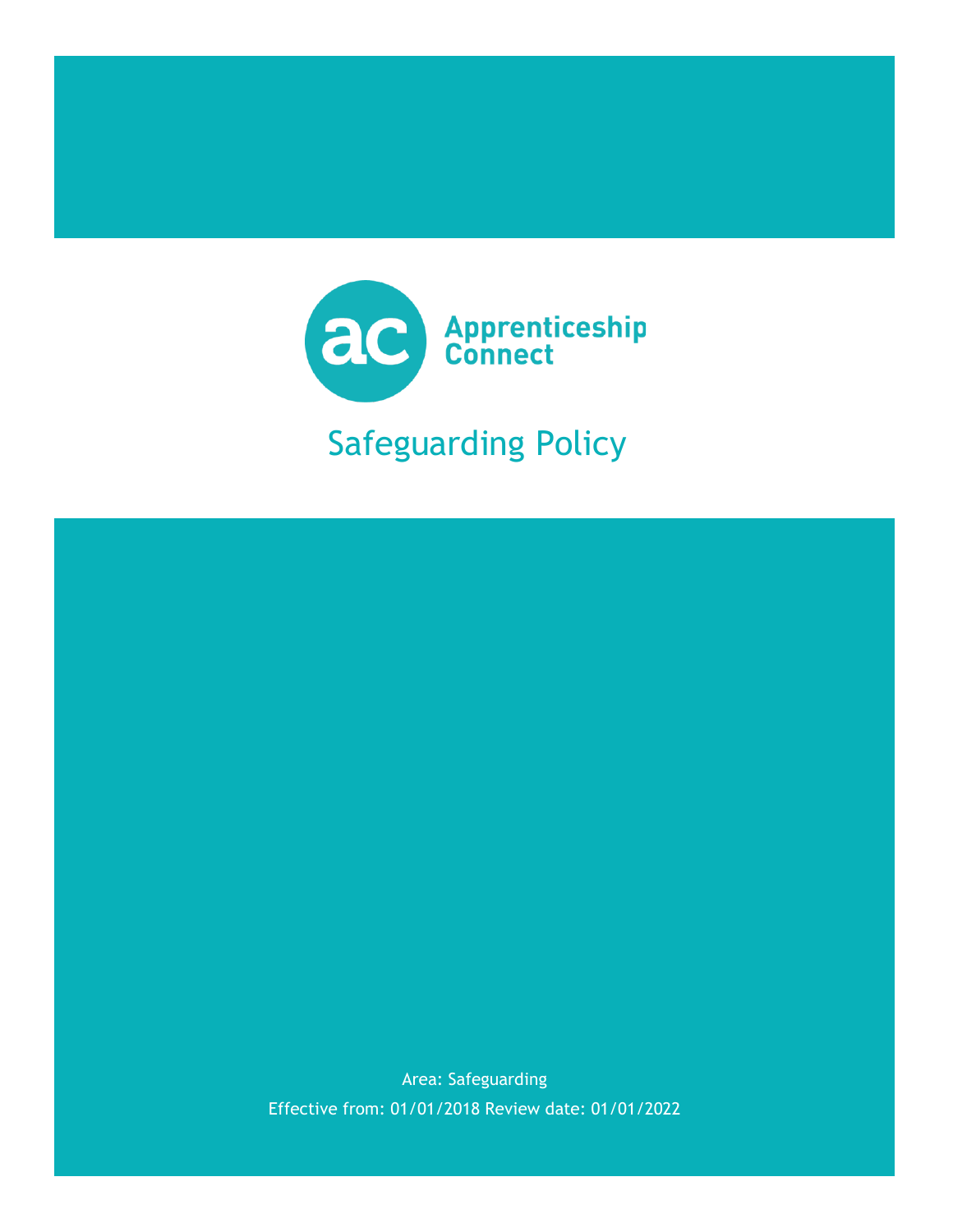# **Contents**

# <span id="page-1-0"></span>Safeguarding Policy

# **1. Policy Statement**

- 1.1 Apprenticeship Connect is committed to the safeguarding and wellbeing of all people and fully recognises our responsibilities for protecting vulnerable groups. Our policy applies to all staff, learners, contractors, visitors and volunteers working on behalf, of or in conjunction with Apprenticeship Connect.
- 1.2 This policy has been developed in accordance with the principles established by the Children Act 1989 2004; the Education Act 2002 and in line with government publications.
- 1.3 This policy is in line with statutory guidance for schools, colleges and further education Keeping Child Safe in Education (2021) and Working Together to Safeguard Children (2018)

Further, this policy recognises the following important and relevant pieces of safeguarding related legislation:

- Safeguarding Children and Safer Recruitment in Education (2011)
- Safeguarding Vulnerable Groups Act (SVGA) (2006)
- Protection of Freedoms Act (2012)
- Revised Code of Practice for Disclosure and Barring Services Registered Persons (2015)
- Sexual Offences Act (2003)
- Equality Act (2010)
- 1.4 There are six main principles of the organisation's safeguarding strategy:
	- **1. Leadership and management** ensuring effective leadership and management of safeguarding provision.
	- **2. Safer recruitment** ensuring that we operate safer recruitment practices.
	- **3. Training** raising awareness of safeguarding throughout the organisation and ensuring staff are equipped with the appropriate skills and knowledge to support learners effectively and help keep them safe.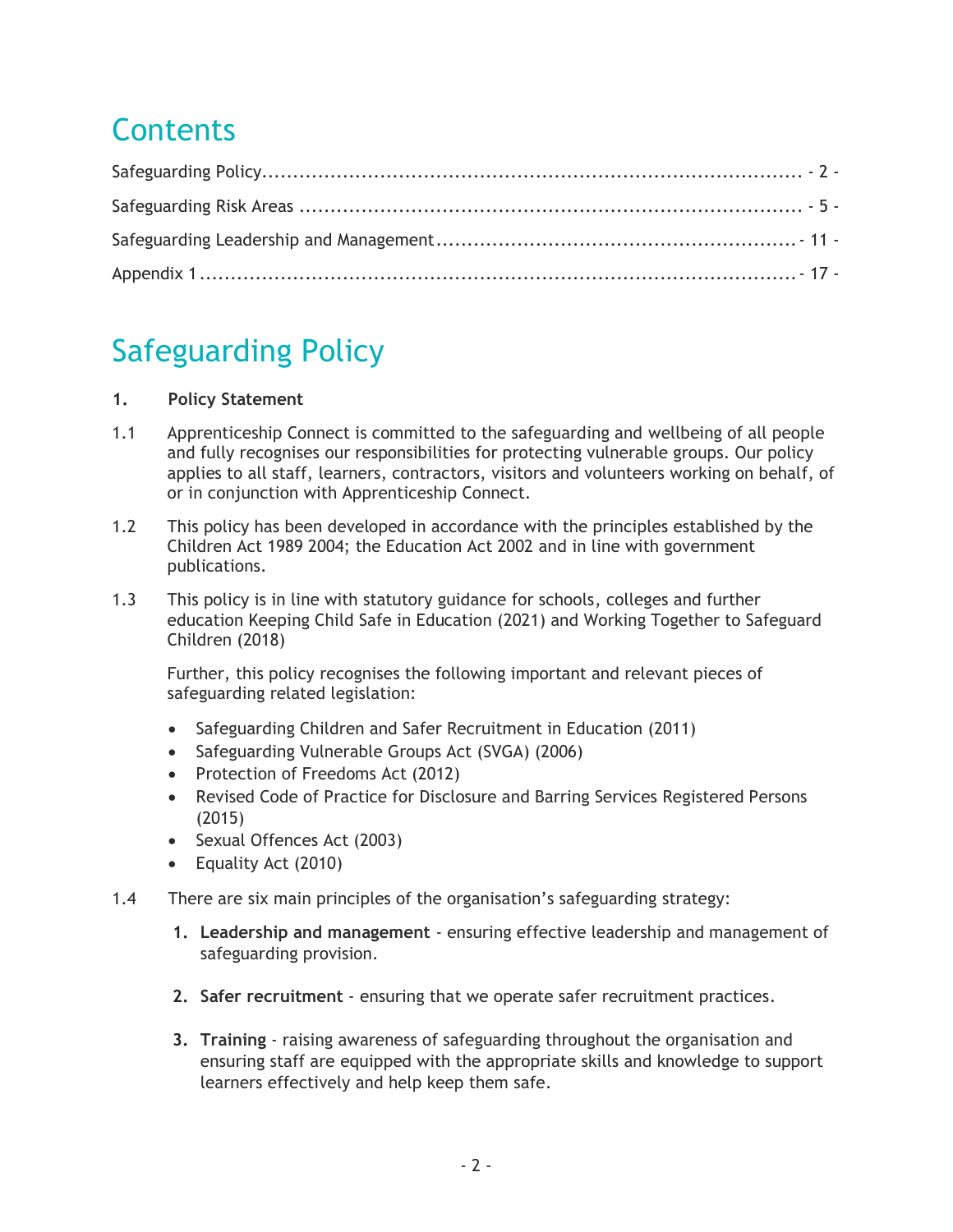- **4. Equipping, educating and empowering** raising awareness of safeguarding to all our learners and ensuring that learners who are the most vulnerable are equipped with the skills and knowledge to keep them safe.
- **5. Reporting** developing and implementing procedures for identifying and reporting cases or suspected cases of abuse.
- **6. Culture** establishing safe environments in which vulnerable groups can learn and develop and establishing a culture where safeguarding is taken seriously.
- 1.5 We recognise that because of the day-to-day contact with learners, our staff are well placed to observe the outward signs of abuse and identify risk. Apprenticeship Connect will, therefore:
	- 1.5.1 establish and maintain an environment where learners feel secure, are encouraged to talk and are listened to;
	- 1.5.2 ensure learners know that there are designated staff within Apprenticeship Connect whom they can approach if they are concerned or worried;
	- 1.5.3 include opportunities within our ongoing teaching, learning and assessment for learners to develop the skills they need to recognise and stay safe from abuse.
- 1.6 To support our commitment to the safeguarding and wellbeing of all our learners we will:
	- 1. Ensure that we have a designated person for safeguarding who has received appropriate training and support for this role.
	- 2. Ensure that all staff are aware and understand their responsibilities concerning safeguarding, being alert of the signs and indicators of abuse or harm, and referring any concerns directly to the designated person for safeguarding.
	- 3. Ensure that effective safeguarding procedures are developed and implemented and monitored to ensure their effectiveness. These procedures are based on the 5R's approach of recognition, response, record, report, and refer.
	- 4. Ensure that we develop effective links with relevant external agencies and local safeguarding partnerships and co-operate with any requirements of any safeguarding referral matters.
	- 5. Ensure that we keep written records of any safeguarding concerns, even when there is no need to refer the matter to the relevant agencies.
	- 6. Ensure all records are stored securely and in accordance with the Data Protection Act 2018.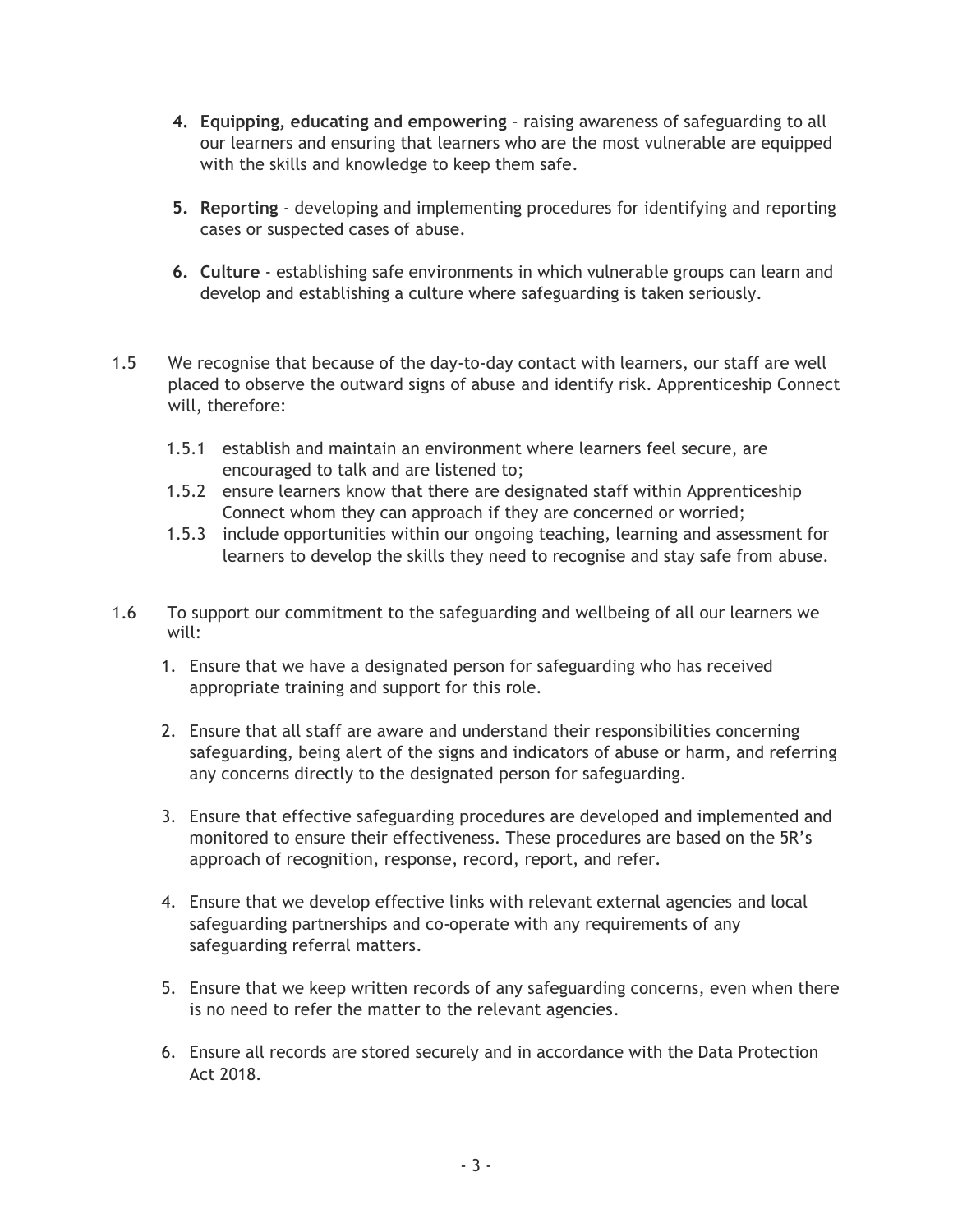1.7 Apprenticeship Connect recognises its responsibility for the safeguarding of children and vulnerable adults from abuse, inappropriate and inadequate care, and is committed to responding in all cases where there is a concern. Due to the nature of our work, Apprenticeship Connect may be in the front line of work with some children and vulnerable adults. This may mean we are the first to know a child or vulnerable adult is being or has been, abused, or neglected or that we are concerned about a person's wellbeing. Everyone has an equal responsibility to ensure that individual needs and welfare of the person are put first and to safeguard any person with whom we may come into contact. This responsibility not only rests with the leadership team and the designated person but also with every individual member of staff employed or volunteering within our organisation whilst at work, at an employer's premises or home.

#### **2. Understanding Safeguarding**

- 2.1 Safeguarding is a proactive process of protecting and ensuring the safety and wellbeing of children and vulnerable people.
- 2.2 Safeguarding may involve instances in which a child or vulnerable person is suffering or likely to suffer from harm.
- 2.3 Safeguarding involves adopting safer recruitment practices to assist in identifying persons who are unsuitable to work with children or vulnerable adults.
- 2.4 The benefits of effective safeguarding include:
	- All people are appropriately protected, and all issues are dealt with effectively
	- Staff are clear about individual responsibilities, roles and boundaries
	- Staff are protected from malicious and misplaced allegations
	- People can rely on those in positions of trust
	- When learners feel safe and secure, they can concentrate on learning
- 2.5 How do we define a child or vulnerable adult?
	- Child: A child is defined as a person who has not yet reached their 18<sup>th</sup> birthday (Children's Act 1989, 2004).
	- **Vulnerable adult:** An adult is a person aged 18 years and over. The Safeguarding Vulnerable Groups Act SVGA (2006) no longer labels adults as 'vulnerable' because of the setting in which an activity is received, nor because of the personal characteristics or circumstances of the adult receiving these activities. Therefore we define a vulnerable as: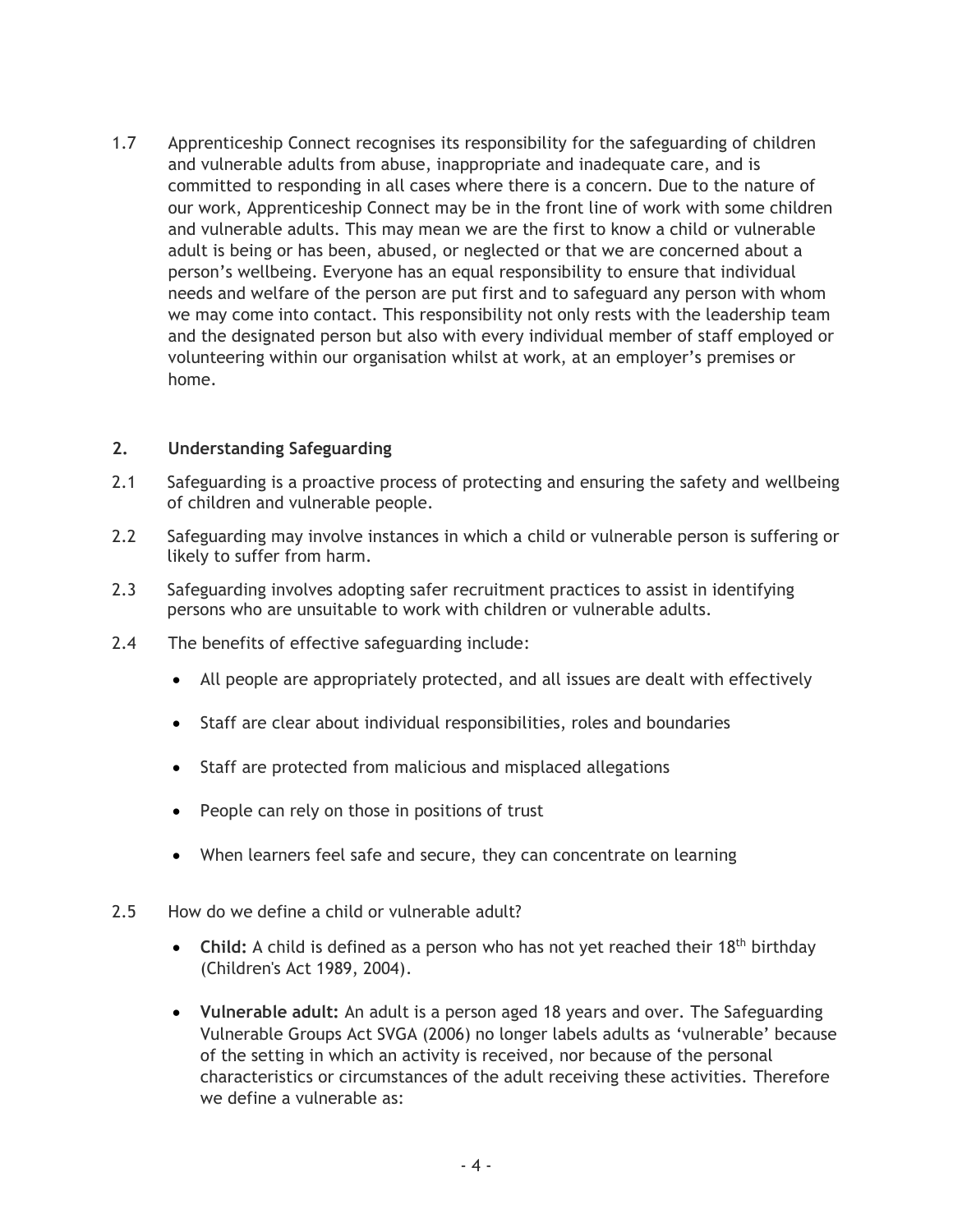- $\circ$  'a person aged 18 or over who at a particular point in time is vulnerable and may be exposed to the risk of harm, neglect abuse or any other factor endangering their health, safety and wellbeing'.
- 2.6 What is regulated activity?

Regulated activity is work that a barred person must not do. It is defined in the Safeguarding Vulnerable Groups Act (SVGA) (2006) which has been amended by the Protection of Freedoms Act 2012.

2.7 Who is a barred person?

A barred person is a person on one of the two barred lists; the children's barred list or the adults' barred list. The barred lists are a database of individuals who must not work in regulated activity. Individuals enter a barred list if they commit an 'autobar' offence, an offence which automatically prohibits working in regulated activity. Additionally, individuals may be placed on a barred list based on referral information.

# <span id="page-4-0"></span>Safeguarding Risk Areas

The following section defines and describes various types of safeguarding risk areas. The organisation has sought to define the majority of types of risks however this may not represent an exhaustive list of all types of risks.

# **3. Abuse**

3.1 What is abuse?

Working Together to Safeguard Children (2018) defines abuse as:

A form of maltreatment of a child. Somebody may abuse or neglect a child by inflicting harm, or by failing to act to prevent harm. Harm can include ill-treatment that is not physical as well as the impact of witnessing ill-treatment of others. This can be particularly relevant, for example, concerning the impact on children of all forms of domestic abuse. Children may be abused in a family or an institutional or community setting by those known to them or, more rarely, by others. Abuse can take place wholly online, or technology may be used to facilitate offline abuse. Children may be abused by an adult or adults, or another child or children.

3.2 Types of abuse:

Working Together to Safeguard Children (2018) sets out definitions and examples of the five broad categories of abuse:

**Physical abuse:** A form of abuse which may involve hitting, shaking, throwing, poisoning, burning or scalding, drowning, suffocating or otherwise causing physical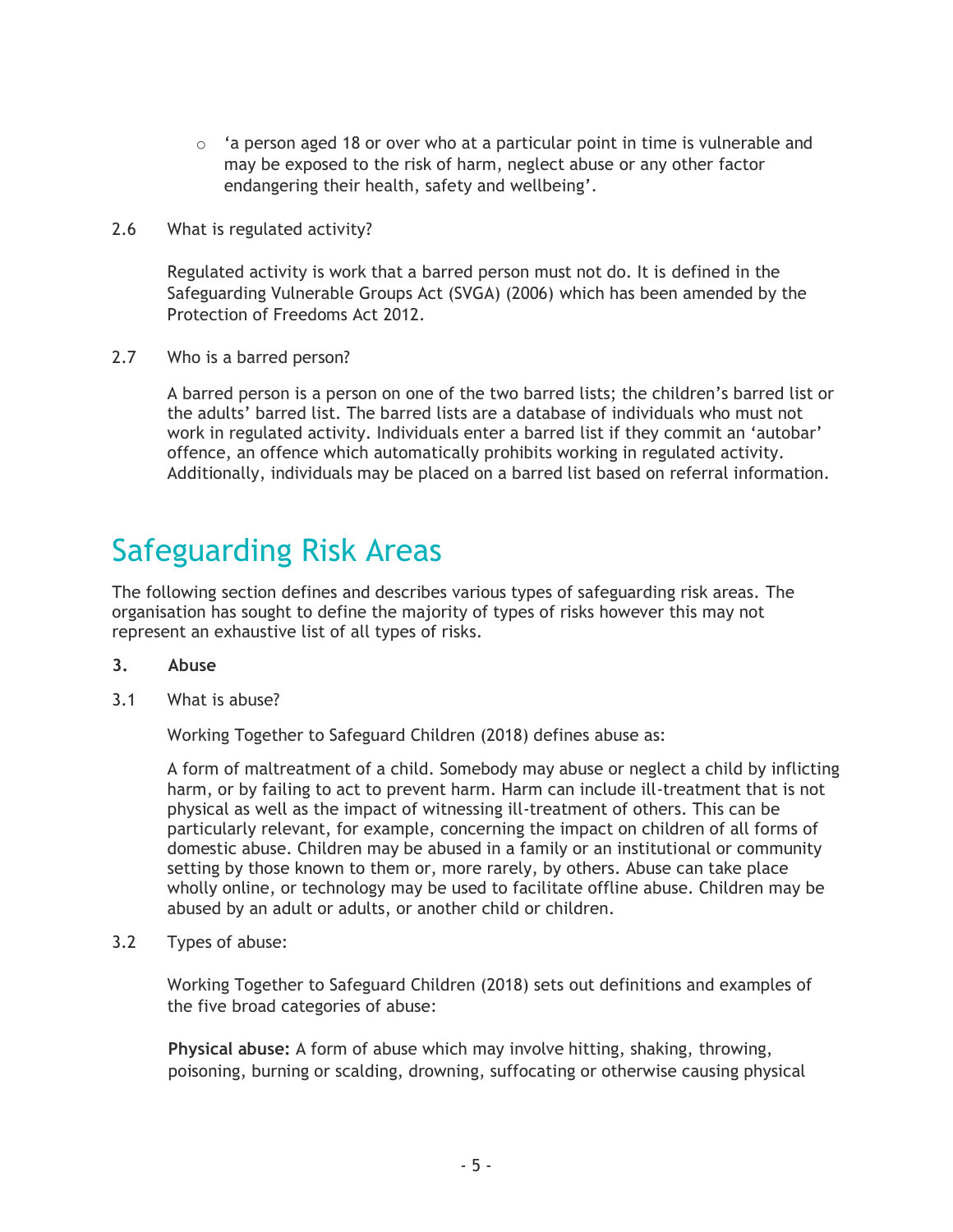harm to a child. Physical harm may also be caused when a parent or carer fabricates the symptoms of or deliberately induces, illness in a child.

**Emotional Abuse** The persistent emotional maltreatment of a child such as to cause severe and persistent adverse effects on the child's emotional development. It may involve conveying to a child that they are worthless or unloved, inadequate, or valued only insofar as they meet the needs of another person. It may include not giving the child opportunities to express their views, deliberately silencing them or 'making fun' of what they say or how they communicate. It may feature age or developmentally inappropriate expectations being imposed on children. These may include interactions that are beyond a child's developmental capability, as well as overprotection and limitation of exploration and learning, or preventing the child from participating in normal social interaction. It may involve seeing or hearing the ill-treatment of another. It may involve serious bullying (including cyberbullying), causing children frequently to feel frightened or in danger, or the exploitation or corruption of children. Some level of emotional abuse is involved in all types of maltreatment of a child, though it may occur alone.

**Sexual Abuse** involves forcing or enticing a child or young person to take part in sexual activities, not necessarily involving a high level of violence, whether or not the child is aware of what is happening. The activities may involve physical contact, including assault by penetration (for example, rape or oral sex) or non-penetrative acts such as masturbation, kissing, rubbing and touching outside of clothing. They may also include non-contact activities, such as involving children in looking at, or in the production of, sexual images, watching sexual activities, encouraging children to behave in sexually inappropriate ways, or grooming a child in preparation for abuse. Sexual abuse can take place online, and technology can be used to facilitate offline abuse. Sexual abuse is not solely perpetrated by adult males. Women can also commit acts of sexual abuse, as can other children.

**Domestic abuse** can encompass a wide range of behaviours and may be a single incident or a pattern of incidents. Domestic abuse is not limited to physical acts of violence or threatening behaviour and can include emotional, psychological, controlling or coercive behaviour, sexual and/or economic abuse. Types of domestic abuse include intimate partner violence, abuse by family members, teenage relationship abuse and adolescent to parent violence. Anyone can be a victim of domestic abuse, regardless of gender, age, ethnicity, socio-economic status, sexuality or background and domestic abuse can take place inside or outside of the home. Domestic abuse continues to be a prevalent risk factor identified through children social care assessments for children in need. Domestic abuse has a significant impact on children and young people. Children may experience domestic abuse directly, as victims in their own right, or indirectly due to the impact the abuse has on others such as the non-abusive parent.

3.3 Other types of abuse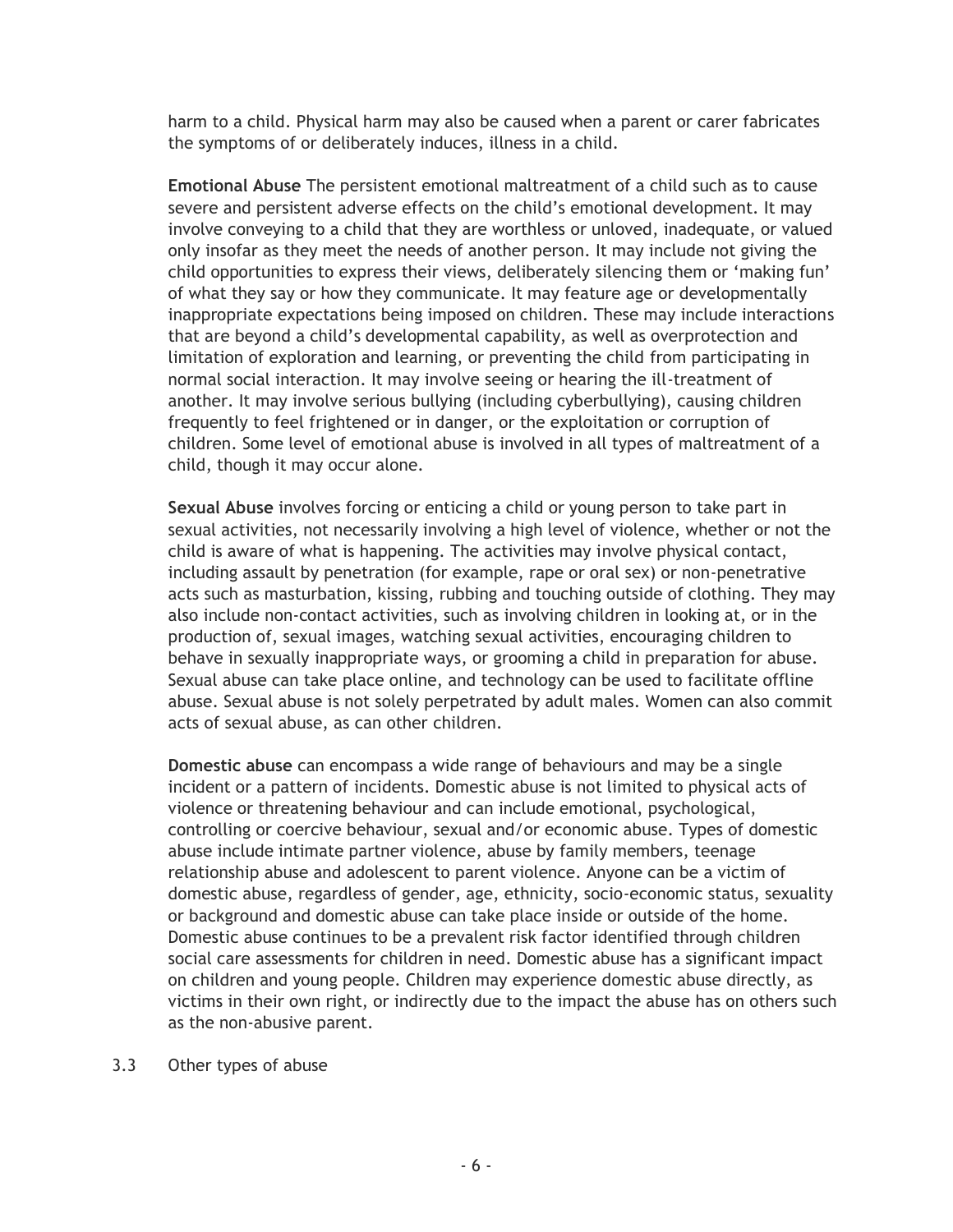For a child or vulnerable adult, Apprenticeship Connect recognises a further three signs of abuse:

**Financial abuse** is defined as the misappropriation of money or assets; transactions to which the person could not consent, or which were invalidated by intimidation or deception; or the misuse of assets. Examples include misuse of benefits, denying access to money, not spending allowances on the individual, and any unreasonable restriction on a person's right to control over their lives to the best of their ability.

**Discriminatory abuse** is defined as any form of abuse based on discrimination because of a person's race, religious belief, gender, age, disability, sexual orientation, marital status or pregnancy/maternity.

**Institutional abuse** is defined as repeated incidents of poor professional practice or neglect, and inflexible services based on the needs of providers rather than the persons acquiring the service.

#### **Peer-on-peer abuse** includes:

- People who experience a type of abuse/or abuse a peer.
- 'Up-skirting' is when a photograph is taken under a person's clothing without them knowing, for sexual gratification or to cause the victim humiliation, distress or alarm.

#### **4. Neglect**

- 4.1 Working Together to Safeguard Children (2018) defines neglect as 'the persistent failure to meet a child's basic physical and/or psychological needs is likely to result in the serious impairment of the child's health or development. Neglect may occur during pregnancy as a result of maternal substance abuse. Once a child is born, neglect may involve a parent or carer failing to:
	- a. provide adequate food, clothing and shelter (including exclusion from home or abandonment);
	- b. protect a child from physical and emotional harm or danger;
	- c. ensure adequate supervision (including the use of inadequate caregivers);
	- d. ensure access to appropriate medical care or treatment.

It may also include neglect of, or unresponsiveness to, a child's basic emotional needs.

# **5. Female Genital Mutilation**

- 5.1 Female genital mutilation (FGM) is a form of child abuse and is dealt with under the organisation's Safeguarding Policy.
- 5.2 The World Health Organisation (WHO) defines FGM as below: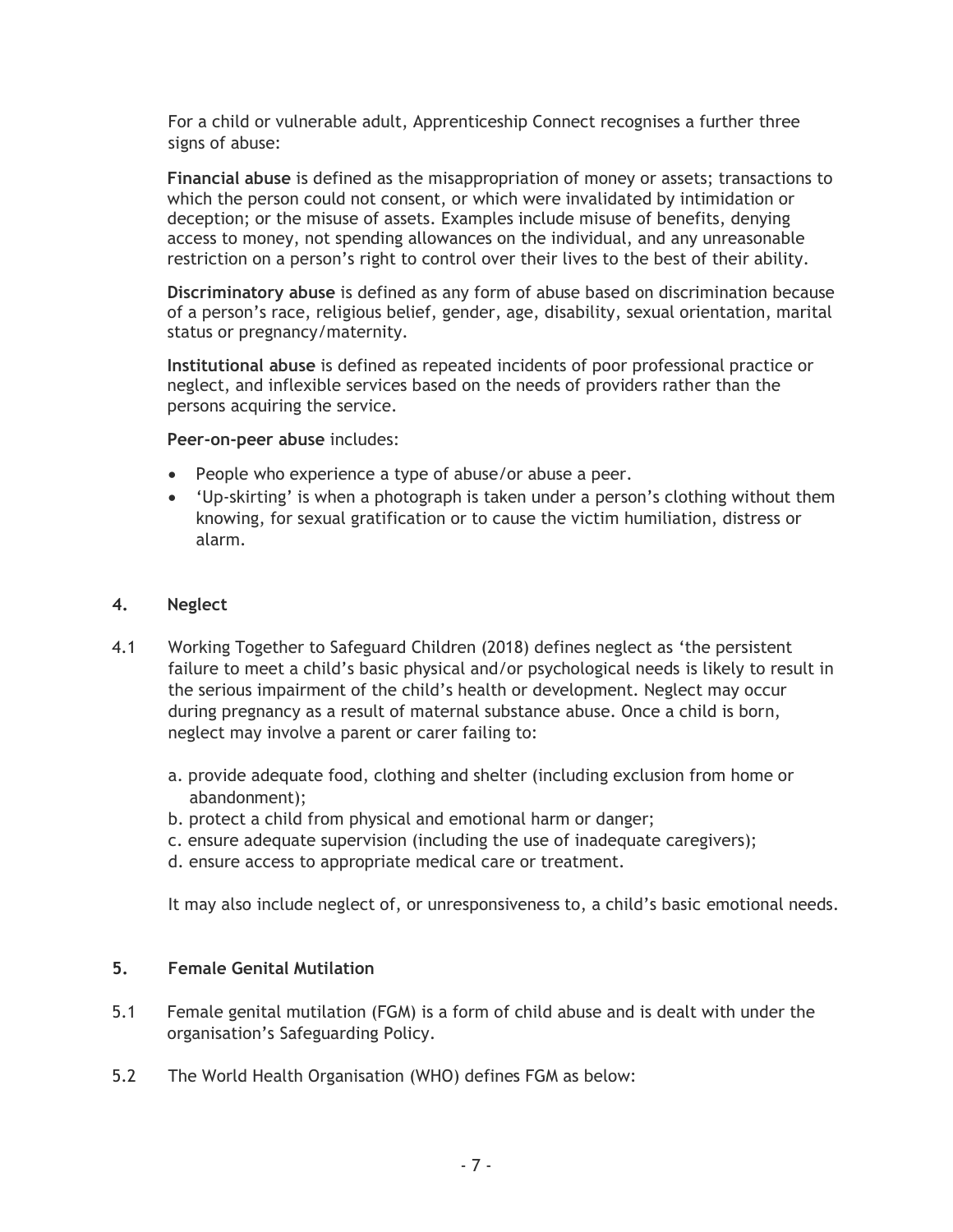"Female Genital Mutilation (FGM) compromises all procedures involving partial or total removal of the external female genitalia or another injury to the female genital organs whether for cultural or non-therapeutic reasons"

5.3 The UK government has written advice and guidance on FGM that states;

"FGM is considered child abuse in the UK and a grave violation of the human rights of girls and women. In all circumstances where FGM is practised on a child, it is a violation and the child's right to life, their right to their bodily integrity, as well as their right to health. The UK government has signed several international human rights laws against FGM, including the Convention on the Rights of the child"

"UK communities that are most at risk of FGM include Kenyans, Somalis, Sudanese, Sierra Leoneans, Egyptians and Eritreans. However, women from non-African communities that are at risk of FGM include Yemeni, Kurdish, Indonesian and Pakistani Women"

- 5.4 Indications that a person is at risk of FGM:
	- 1. The family come from a community that is known to practice FGM.
	- 2. In conversation, an individual may talk about FGM.
	- 3. A person may express anxiety about a special ceremony.
	- 4. A person may talk or have anxieties about forthcoming holidays in their country of origin.
- 5.5 Where Apprenticeship Connect has any concerns that a person is at risk of FGM then we refer to Iocal authorities for advice.
- 5.6 When a person discloses that they are victims, or may conduct FGM, Apprenticeship Connect's procedure for reporting suspected abuse to children and vulnerable adults is followed.

#### **6. Children Missing in Education**

- 6.1 A child is missing when their whereabouts are unknown, whatever the circumstances of their disappearance. These children have taken unauthorised absence and would not usually come within the definition of missing.
- 6.2 Children who are in the social care system may be more likely to run away than other children.
- 6.3 The person may be missing from care or home because they are suffering physical, sexual or emotional abuse and/or neglect. Children who go missing may be victims of sexual exploitation and trafficking. In addition, young people who are missing may be fleeing forced marriage or honour-based violence. All staff must be aware that a child missing in education may be due to other underlying safeguarding concerns.
- 6.4 Many of these young people stay with friends or family members, but some do not have access to support and could be at risk of significant harm through physical or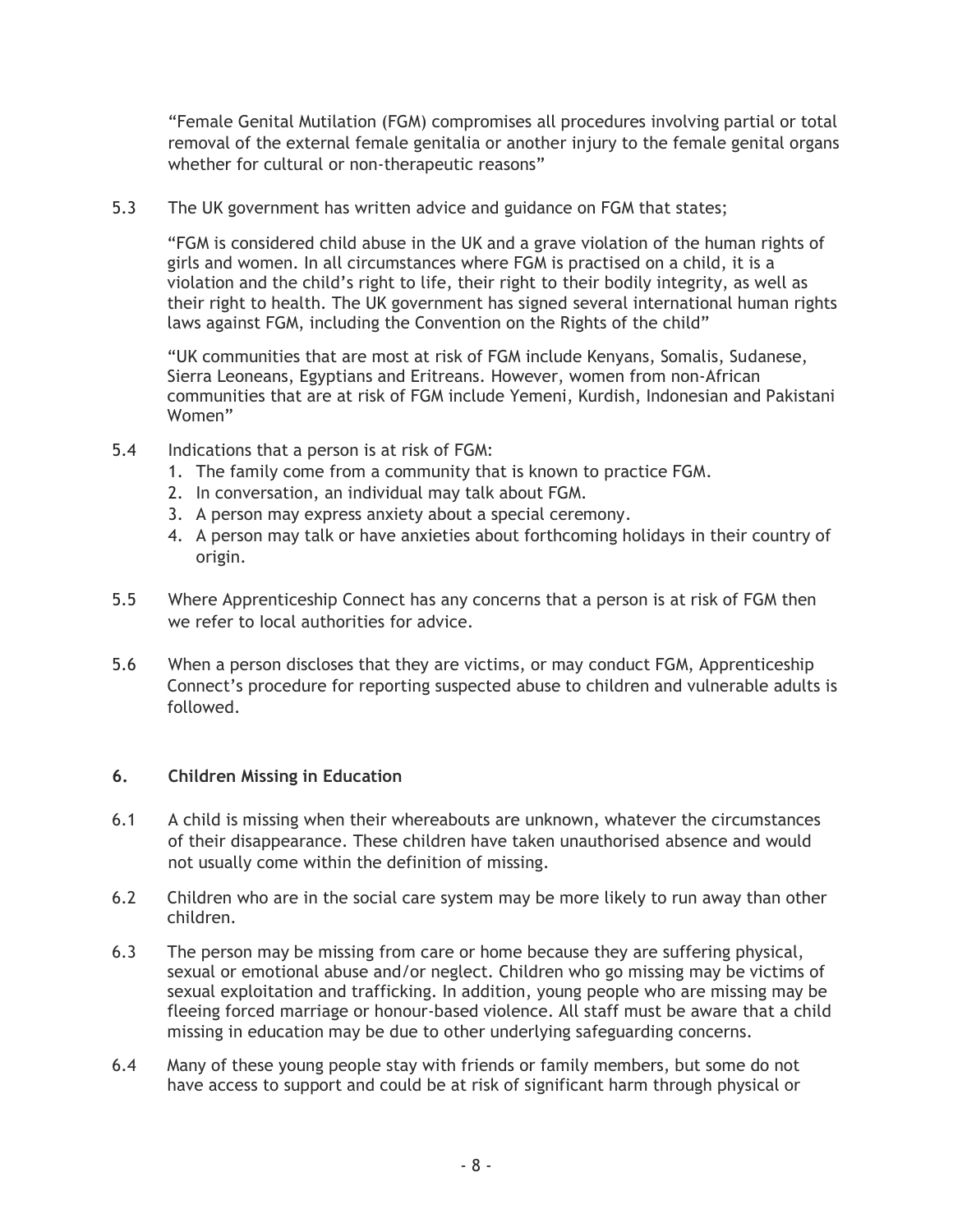sexual abuse. They may end up in potentially harmful situations including sleeping rough.

- 6.5 Children/young people missing from education are also at risk of harm.
- 6.6 Apprenticeship Connect has drawn up this policy to deal with children who miss training in these circumstances, particularly on repeat occasions and for these children and young people who leave their training programme without clear indications of where they will be continuing their education.
- 6.7 This policy covers those instances of absence where:
	- 1. There is a repeated pattern of absence.
	- 2. The reason for absence is unclear or unexplained.
	- 3. A member of staff has concerns about the nature of the child's absence.

In these instances, Apprenticeship Connect's designated safeguarding lead should be consulted. Where a child is deemed to be at risk, Apprenticeship Connect's procedure for reporting suspected abuse to children is followed.

#### **7. Sexting**

- 7.1 Sexting among children and young people can be a common occurrence, where they often describe these incidents as 'mundane'. Children and vulnerable adults involved in sexting incidents will be dealt with (by the police) as victims as opposed to perpetrators (unless there are aggravating circumstances).
- 7.2 If a report indicates a sexting incident remember that intimate images are typically considered to be illegal images which is why incidents need very careful management for all those involved.
- 7.3 Apprenticeship Connect's policy is for all members of staff to report any suspected cases or cases of sexting to Apprenticeship Connect's designated safeguarding lead.
- 7.4 Apprenticeship Connect's designated safeguarding lead will record all incidents of sexting. This includes actions that are taken and actions that are not taken, together with justifications.

#### **8. Child Sexual Exploitation (CSE)**

8.1 Child sexual exploitation is a form of child sexual abuse. It occurs when an individual or group takes advantage of an imbalance of power to coerce, manipulate or deceive a person under the age of 18 into sexual activity (a) in exchange for something the victim needs or wants, and/or (b) for the financial advantage or increased status of the perpetrator or facilitator. The victim may have been sexually exploited even if the sexual activity appears consensual. Child sexual exploitation does not always involve physical contact; it can also occur through the use of technology.

#### **9. Honour Based Violence**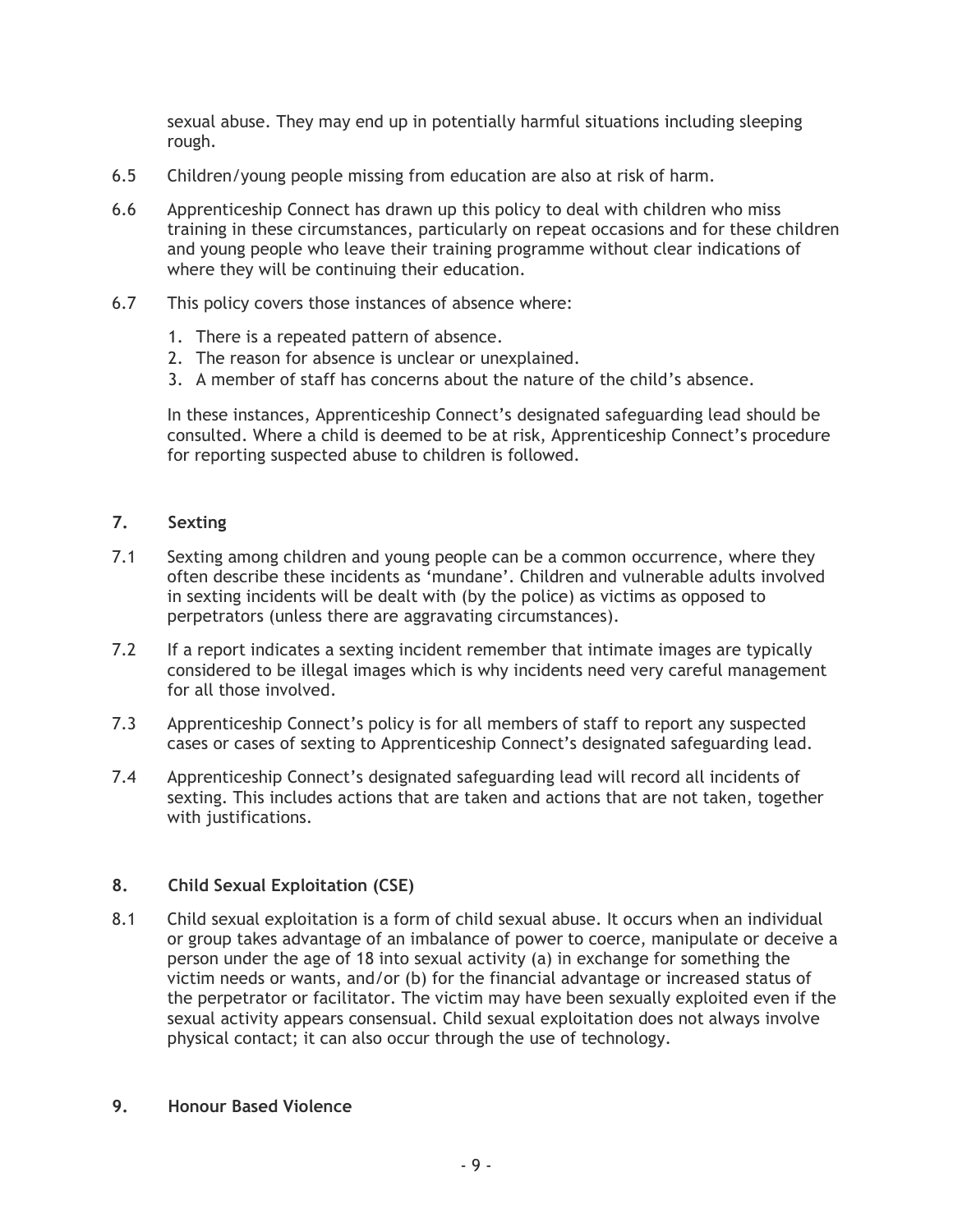- 9.1 Honour based violence is a violent crime or incident which may have been committed to protect or defend the honour of a family or community.
- 9.2 It is often linked to family members or acquaintances who mistakenly believe someone has brought shame to their family or community by doing something that is not in keeping with the traditional beliefs or their culture. For example, honour-based violence might be committed against people who:
	- 1. Become involved with a partner from a different culture or religion.
	- 2. Want to get out of an arranged marriage.
	- 3. Want to get out of forced marriage.
	- 4. Wear clothes or take part in activities that might not be considered traditional within a particular culture.

Crimes of 'honour' do not always include violence. Crimes committed in the name of 'honour' might include:

- 1. Domestic abuse.
- 2. Threats of violence.
- 3. Sexual or psychological abuse.
- 4. Forced marriage.
- 5. Being held against your will or taken somewhere you don't want to go.
- 6. Assault.

#### **10. Forced Marriage**

- 10.1 A person may be at risk of forced marriage if their family belongs to a community which practices arranged marriage; it is critical to note that this does not necessarily mean any marriage will be forced. A distinction must be made between an arranged marriage which is legal and forced marriage which is a criminal offence punishable by up to seven years imprisonment.
- 10.2 Apprenticeship Connect will seek to ensure that all staff are trained to understand the differences between the two practices.

#### **11. County Lines**

<span id="page-9-0"></span>11.1 As set out in the Serious Violence Strategy, published by the Home Office, a term used to describe gangs and organised criminal networks involved in exporting illegal drugs into one or more importing areas within the UK, using dedicated mobile phone lines or another form of 'deal line'. They are likely to exploit children and vulnerable adults to move and store the drugs and money, and they will often use coercion, intimidation, violence (including sexual violence) and weapons.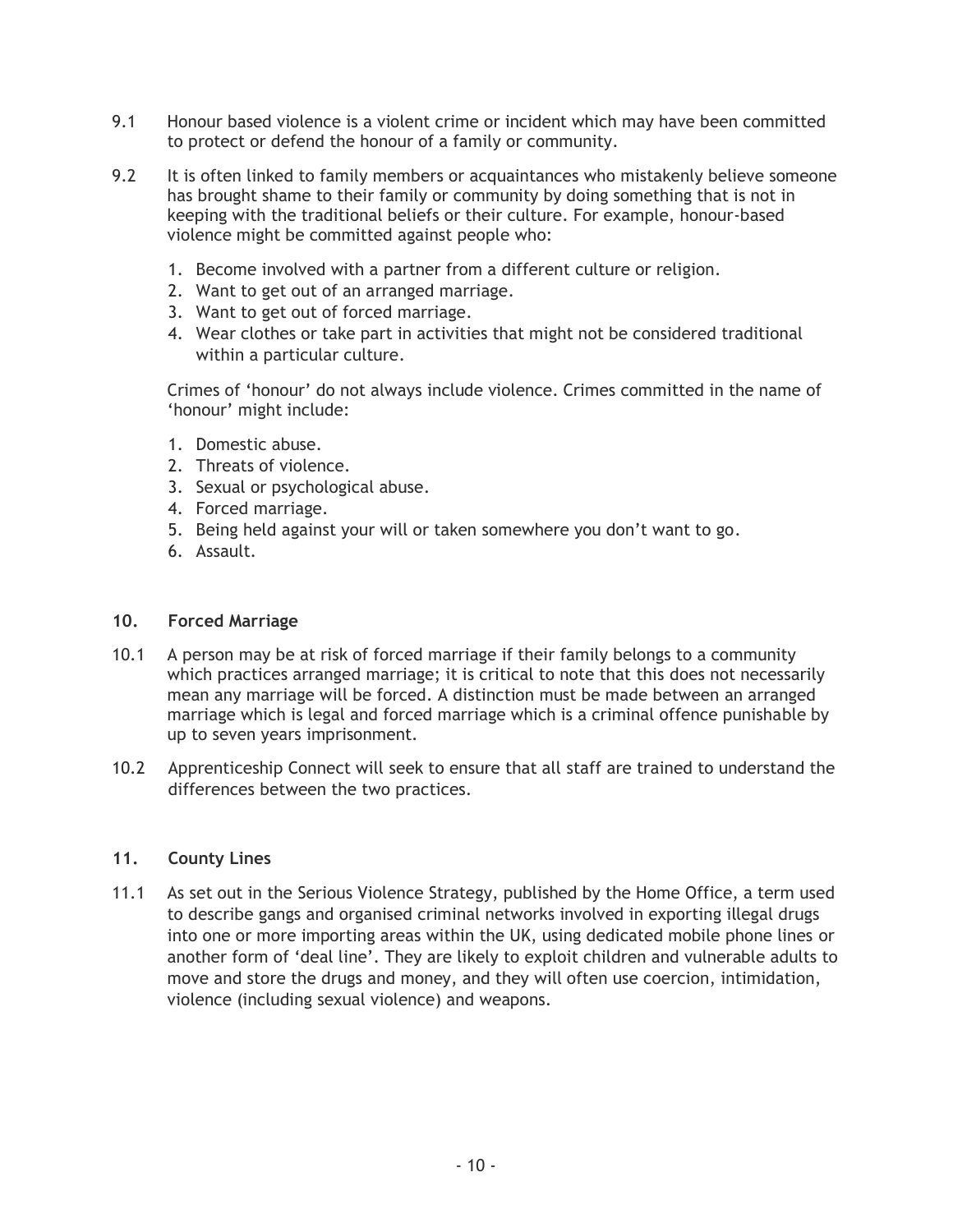# Safeguarding Leadership and Management

- **12. Safeguarding Leadership and Management and Responsibilities**
- 12.1 Apprenticeship Connect has in place a safeguarding team, key roles with designated responsibility include:
	- Gemma Stansfield, Designated Safeguarding Lead
	- Sally Sloan, Deputy Safeguarding Lead
	- Gary Punt, Male Safeguarding Officer
	- Rafiq Adebambo, Board representative and advisor
- 12.2 The designated safeguarding lead is a member of Apprenticeship Connect's management team. They have a key duty to take the lead responsibility for raising awareness of safeguarding in the organisation and dealing with issues relating to the welfare of people and the promotion of a safe environment for children and vulnerable adults within the organisation.

This includes:

- 1. Overseeing the referral of cases of suspected abuse/radicalisation or allegations to the local authorities and other agencies (such as the Police or Channel) as appropriate.
- 2. Providing advice and support to other staff on issues relating to child/vulnerable adult protection.
- 3. Maintaining a proper record of any child/vulnerable adult protection referral, complaint or concern (even when the concern does not lead to a referral.
- 4. Ensuring that all staff receive training in children and vulnerable adult issues and are aware of safeguarding procedures.
- 12.3 Apprenticeship Connect takes the view that all staff and learners are required to take shared responsibility for the protection and safety of children and vulnerable adults at Apprenticeship Connect's sites, employer sites and whilst online.
- 12.4 It is expected that all parents/guardians (either learners or from the general public) who bring children into Apprenticeship Connect's sites or any external facilities/events abide by the health and safety regulations.
- 12.5 Processes are in place to check the suitability of staff and learners working directly with children and vulnerable adults. Some staff and learners across the company will be in regular or significant contact with children or vulnerable adults in the course of their teaching or other work. There is a commitment that such staff and learners have a satisfactory Disclosure and Barring Service (DBS) enhanced with a barred list check in place. Refer to the organisation's Safer Recruitment Policy and Disclosure and Barring Service (DBS) Policy for policy and procedures relating to safe recruitment and .15 below.
- 12.6 Apprenticeship Connect has processes in place to ensure that external speakers/trainers on-site are checked. Please refer to the External Speaker Policy and for the related procedures.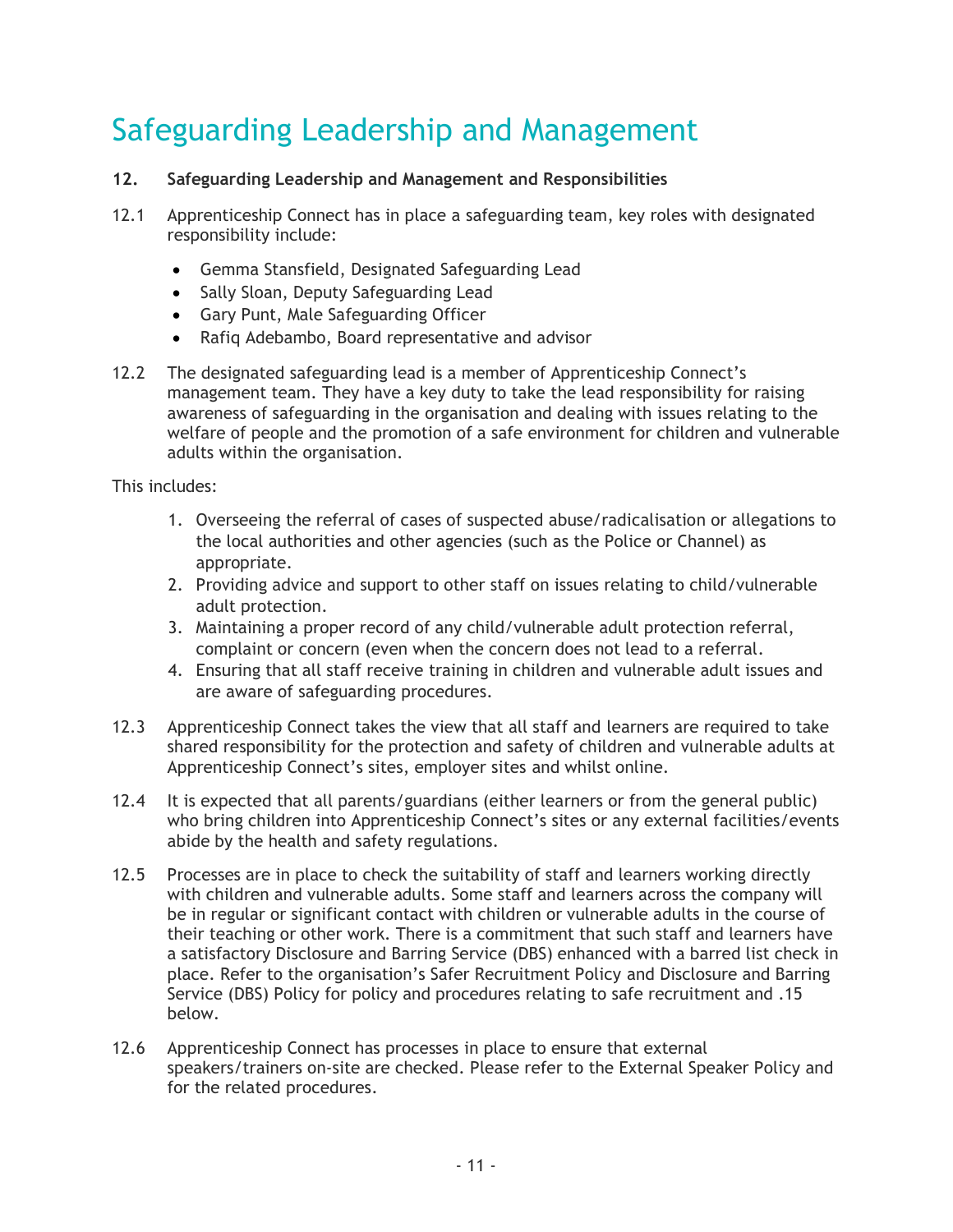### **13. Implementation and Monitoring**

13.1 The organisation manages, monitors and plans its safeguarding activity through the following meetings:

Safeguarding Leadership Meeting

- A monthly meeting is held between the designated safeguarding lead and the Board representative
- Plan safeguarding leadership strategies
- Case review
- Continuous improvement and the Safeguarding Action Plan

Safeguarding Management Meeting

- A monthly meeting is held between the designated safeguarding lead, deputy safeguarding lead and male safeguarding officer.
- Implementing safeguarding plans
- Planning training for staff, learners and employers
- Discussing the themes from current cases

# **14. Control Measures**

- 14.1 Apprenticeship Connect believes that everyone has rights as individuals and should be treated with dignity and respect. Apprenticeship Connect strives to provide a safe environment for any child or vulnerable adult in its care whilst they are studying, visiting premises or participating in Apprenticeship Connect activity.
- 14.2 Activities at Apprenticeship Connect that involve children or vulnerable adults are riskmanaged and will be supported by risk assessments and reasonable, proportionate adaptations to their activities as appropriate will be made.
- 14.3 As a condition of admission to certain programmes of study where they will come into close contact with children and vulnerable adults may be required to undergo a DBS check before the commencement of placement/training activity. Apprenticeship Connect is obliged to refuse admission if the DBS disclosures disqualify the applicant from practising in their chosen field.
- 14.4 Apprenticeship Connect has published procedures for reporting cases of suspected abuse of children and vulnerable adults. A full copy is set out in Appendix 1 of this document.
- 14.5 These procedures are issued to all members of staff and all new learners to the organisation during their induction. Further staff training (mandatory) is provided to all Apprenticeship Connect staff and renewed annually.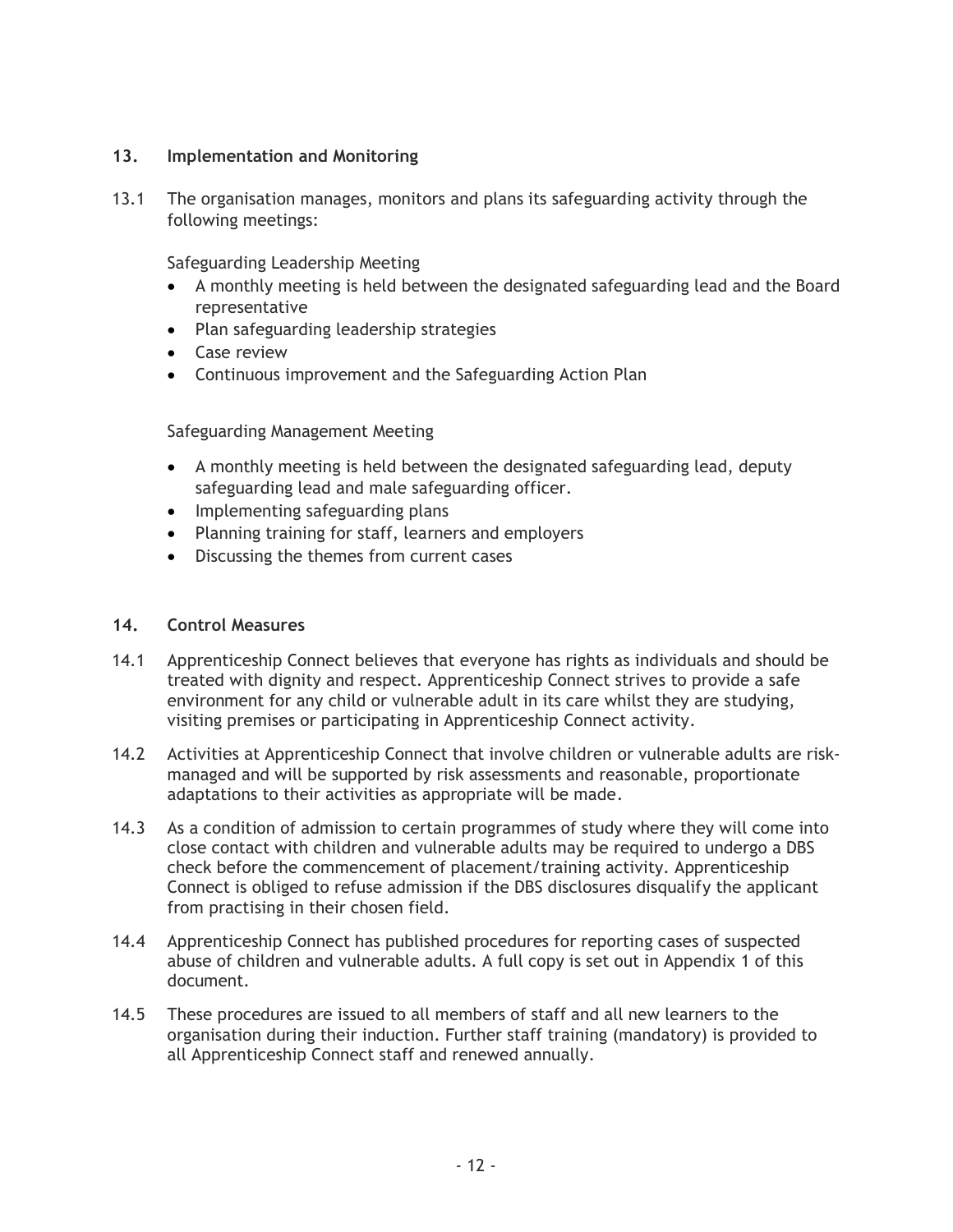14.6 All Apprenticeship Connect staff members, contractors and volunteers are advised to minimise physical contact with learners, except for reasons of health and safety, or where physical contact may be necessary as part of their learning.

# **15. Safer Recruitment**

- 15.1 Apprenticeship Connect has written recruitment and selection procedures contained within the Safer Recruitment Policy. The policy and procedures are designed to safely recruit staff and provide a safe environment for children and vulnerable adults to learn in. Key aspects of the procedures and processes are as follows:
	- 1. Job descriptions are available for all roles. All jobs contain explicit responsibility for safeguarding and promoting the welfare of learners having due regard to Apprenticeship Connect's Safeguarding Policy.
	- 2. A person specification setting out the key selection criteria is available for all roles. The person specification includes demonstrating a commitment to safeguarding policies and the suitability to work with children and vulnerable adults.
	- 3. Advertising of posts externally as appropriate.
	- 4. A requirement for those appointed to produce documentary evidence of academic/vocational qualifications.
	- 5. Standard interview questions for candidates who work with children and vulnerable adults to explore their suitability. Interviewers are advised to follow up on any gaps or discrepancies in the employment history of applicants.
	- 6. Two satisfactory references are obtained for each successful applicant as a condition of their employment. The first reference should be the applicants existing or most recent employer. The second reference should also be from an employer. Character references are only used where an applicant has little or no work experience.
	- 7. A policy on the recruitment of ex-offenders.
	- 8. A policy on obtaining a satisfactory Disclosure and Barring Service (DBS) and 'barred list' check for appropriate positions as a condition of employment at Apprenticeship Connect.
- 15.2 Apprenticeship Connect reserves the right to deny employment to individuals where permitted criminal record checks suggest they may pose a danger to the learning community.
- 15.3 Apprenticeship Connect also reserves the right to suspend and/or dismiss staff members from employment or undertaking a specific role if the information was withheld, when requested, about their criminal record at the point of employment, or a criminal record acquired during employment.
- 15.4 DBS disclosures will be obtained for all staff and volunteers working in 'regulated positions' (as defined by the Criminal Justice and Court Service Act 2000) with children, young people or vulnerable adults as per IAS guidelines; Apprenticeship Connect where appropriate evaluates information to determine individuals' appropriateness to work in such activity.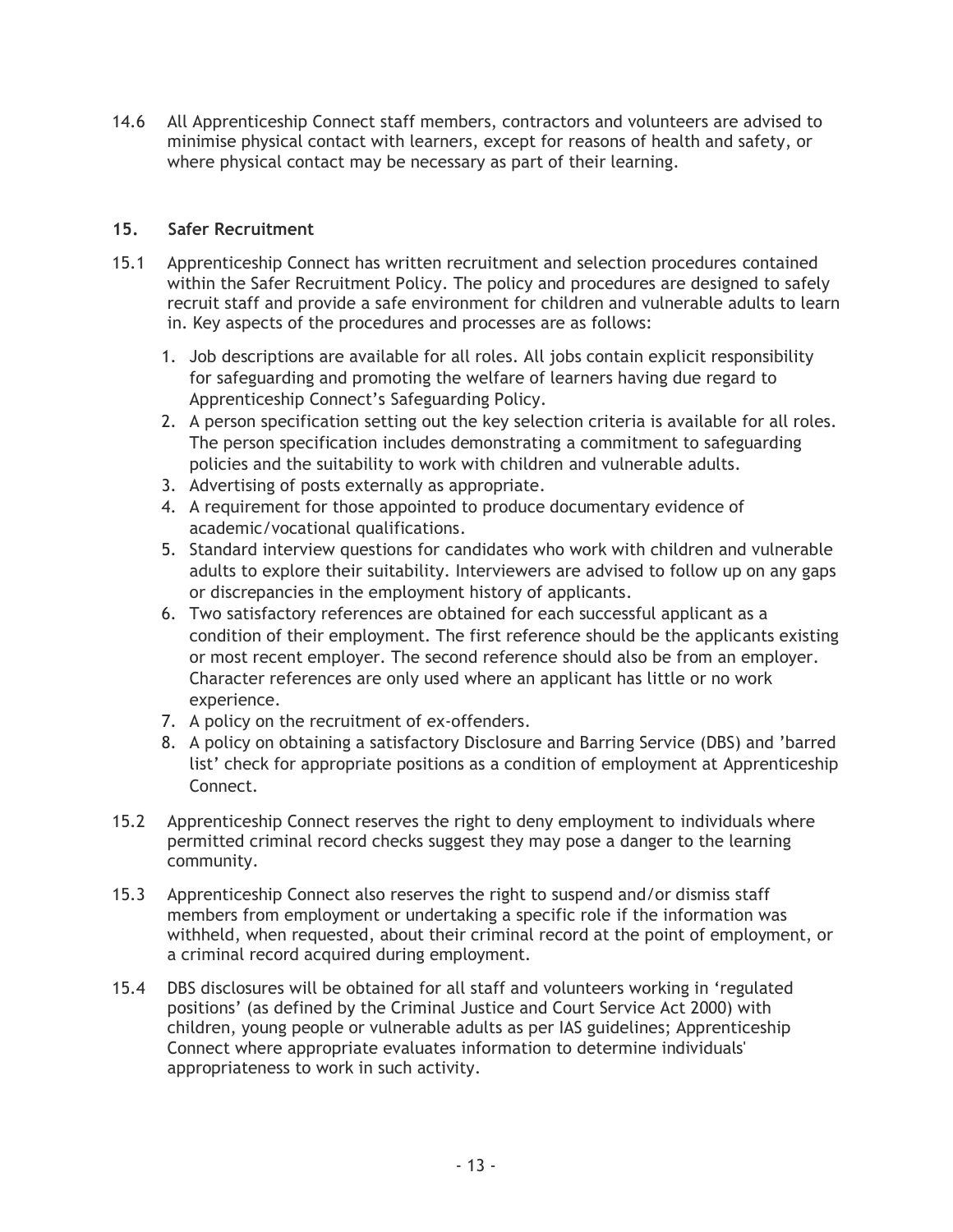### **16. Promoting Safeguarding**

- 16.1 The organisation is determined to foster a culture of safeguarding and to achieve this the safeguarding policy is publicised on the website, intranet and in all courses, accessible to learners.
- 16.2 All learners will receive communications at various stages about safeguarding at Apprenticeship Connect including:
	- Information, advice and guidance during the induction including educating about what safeguarding is, the designated safeguarding person's details and how to report an issue.
	- Access to the Safeguarding Policy in the 'policies' section' in the learner's Canvas course.
	- Dedicated resources in the Information Advice and Guidance module in the learner's Canvas course.
	- Frequent reference to safeguarding throughout on-programme learning.
	- Communications are sent out notifying learners of any changes, updates and information relating to safeguarding.
- 16.3 The teaching, learning and assessment team embed safeguarding throughout all learners' taught curriculum.
- 16.4 Progress reviews for learners (every 12 weeks) including wellbeing and welfare, and safeguarding sections.
- 16.5 Learners complete quizzes and knowledge checks during the programme to verify whether they know how to seek help from the safeguarding team.
- 16.6 The e-learning system Canvas features a 'help' button allowing direct access to the safeguarding team.
- 16.7 Tutor team meetings include a safeguarding meeting item at least quarterly to support the promotion of safeguarding across the provision.
- 16.8 Quarterly email communications will be issued to employers of current apprentices to advise about safeguarding and detail the support that Apprenticeship Connect can offer to help develop their safeguarding provision.
- 16.9 All employers are required to sign a Services Agreement recognising and committing to the Safeguarding Policy.
- 16.10 All staff members are required to confirm that they have read, understood and accepted the Safeguarding Policy.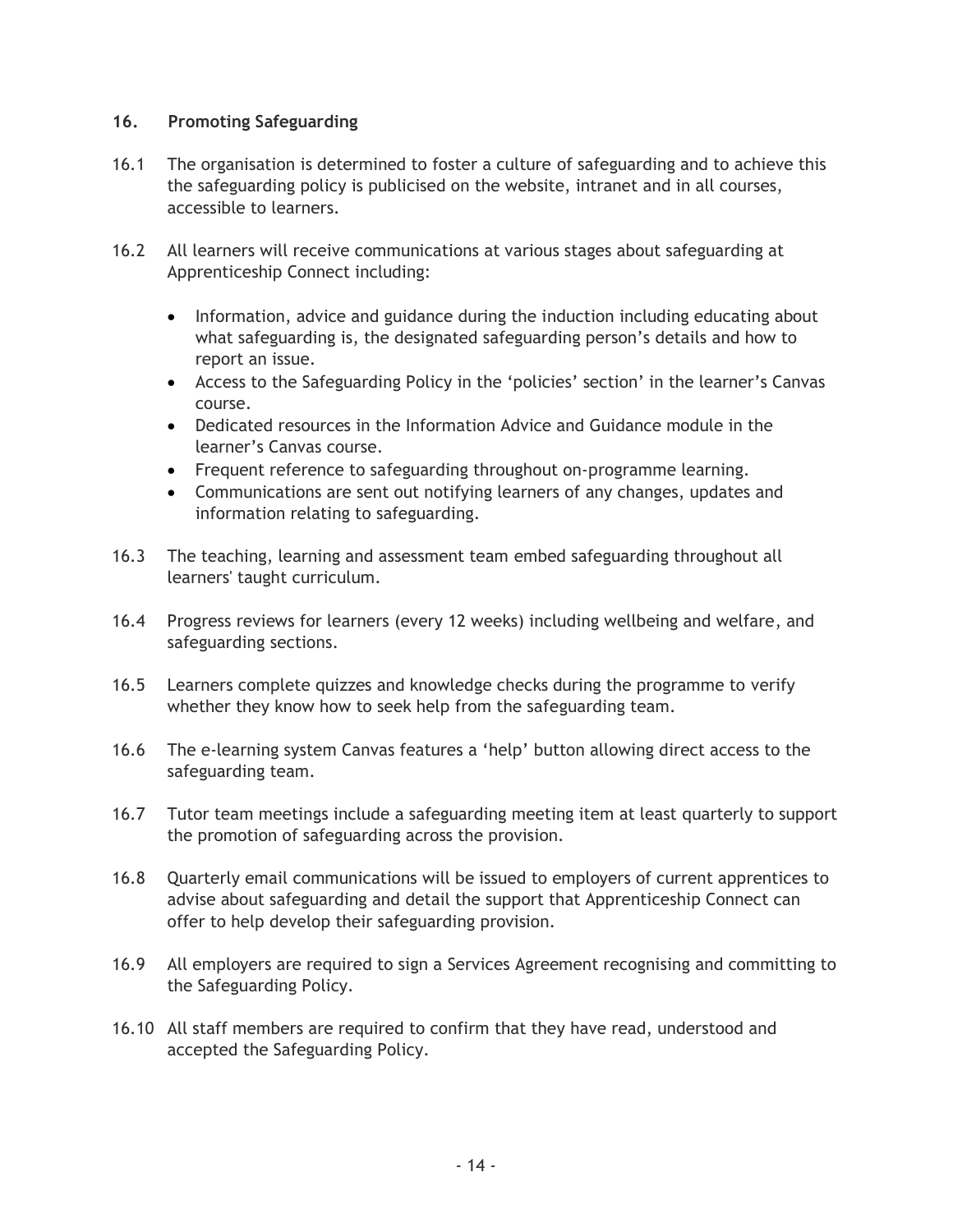# **17. Training and Development**

- 17.1 All Apprenticeship Connect staff receive a safeguarding induction in their first week of employment delivered by the designated safeguarding lead.
- 17.2 Members of the safeguarding team will each undertake safeguarding training at least annually**.**
- 17.3 The designated safeguarding lead will undertake designated safeguarding person training at least every two years.
- 17.4 Staff in the teaching, learning and assessment team will undertake training general training on safeguarding at least annually.
- 17.5 Staff in the teaching, learning and assessment team will undertake topic specifictraining in the risk areas identified under 'Safeguarding Risk Areas' above, annually.
- 17.6 All staff in the organisation will undertake safeguarding training at least annually.
- 17.7 The designated safeguarding lead will regularly update staff on implementing safeguarding reporting procedures in monthly team meetings as required.

# **18. Staff Safeguarding**

- 18.1 A staff member at Apprenticeship Connect that is a child will automatically be provided with enhanced support and supervision based on their needs, job role duties and vulnerabilities. Parental/guardian consent will be obtained where required.
- 18.2 Any staff member who considers themselves to be a vulnerable adult can seek support from Apprenticeship Connect's designated safeguarding lead, the business manager, HR assistant, or their line manager as they see most appropriate.

# **19. IT & Online Safety**

- 19.1 The organisation will at its discretion monitor the usage of its IT systems to prevent access to inappropriate materials by setting appropriate levels of filters on its network.
- 19.2 The organisation will set filter levels to protect users within its network.
- 19.3 Accessing illegal, illicit sites on the company hardware, during lessons or through company software is strictly prohibited and individuals identified to have done so will be disciplined under the Disciplinary Policy and codes of conduct.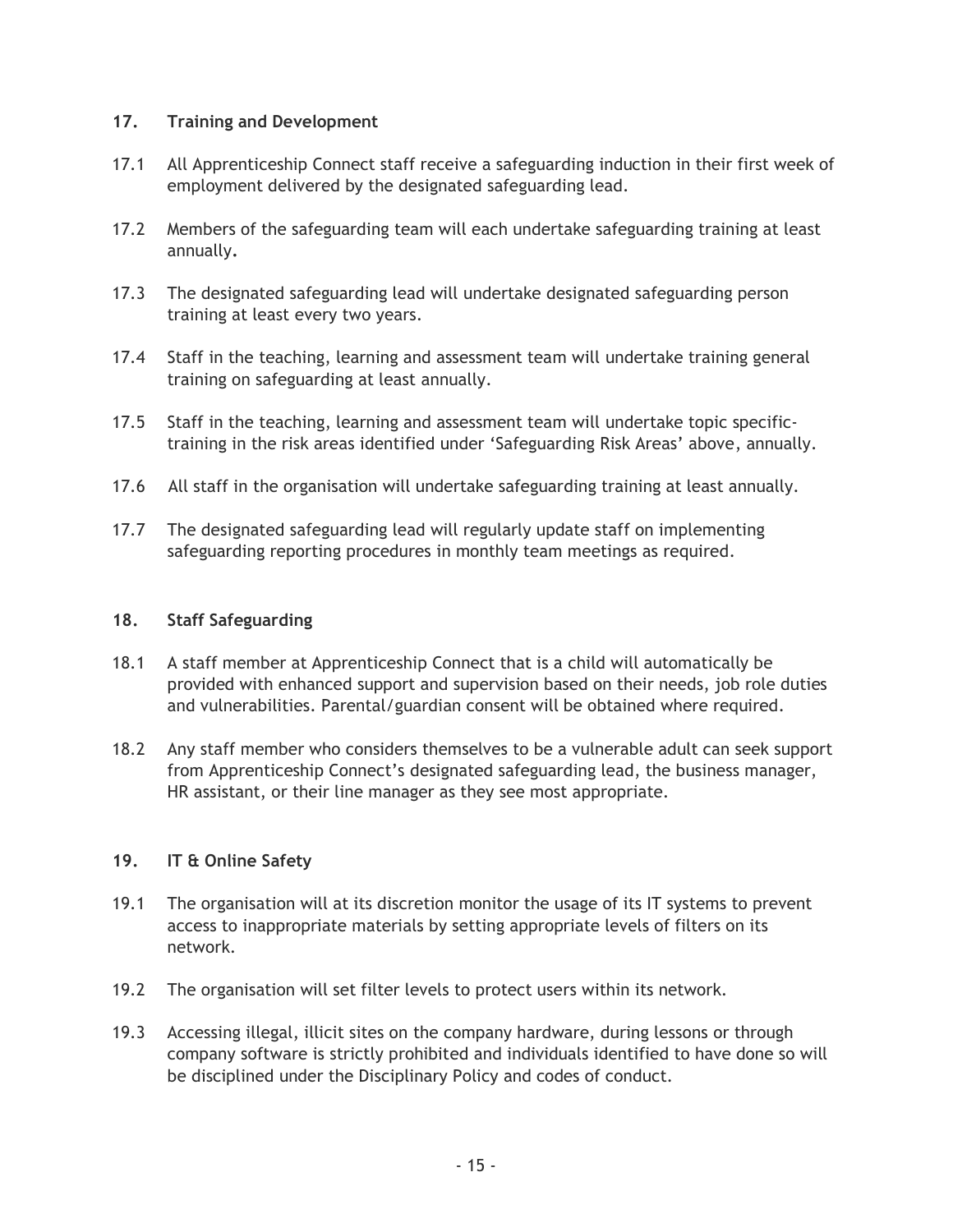- <span id="page-15-0"></span>19.4 The organisation enforces the following policies to protect users and learners:
	- Cyber-security Policy
	- Cyberbullying Policy
	- Data Breach and Incident Reporting Procedure
	- Data Protection Policy
	- Electronic Communications Policy
	- Email & Intenet Policy
	- Internet Access Policy
	- Social Media Policy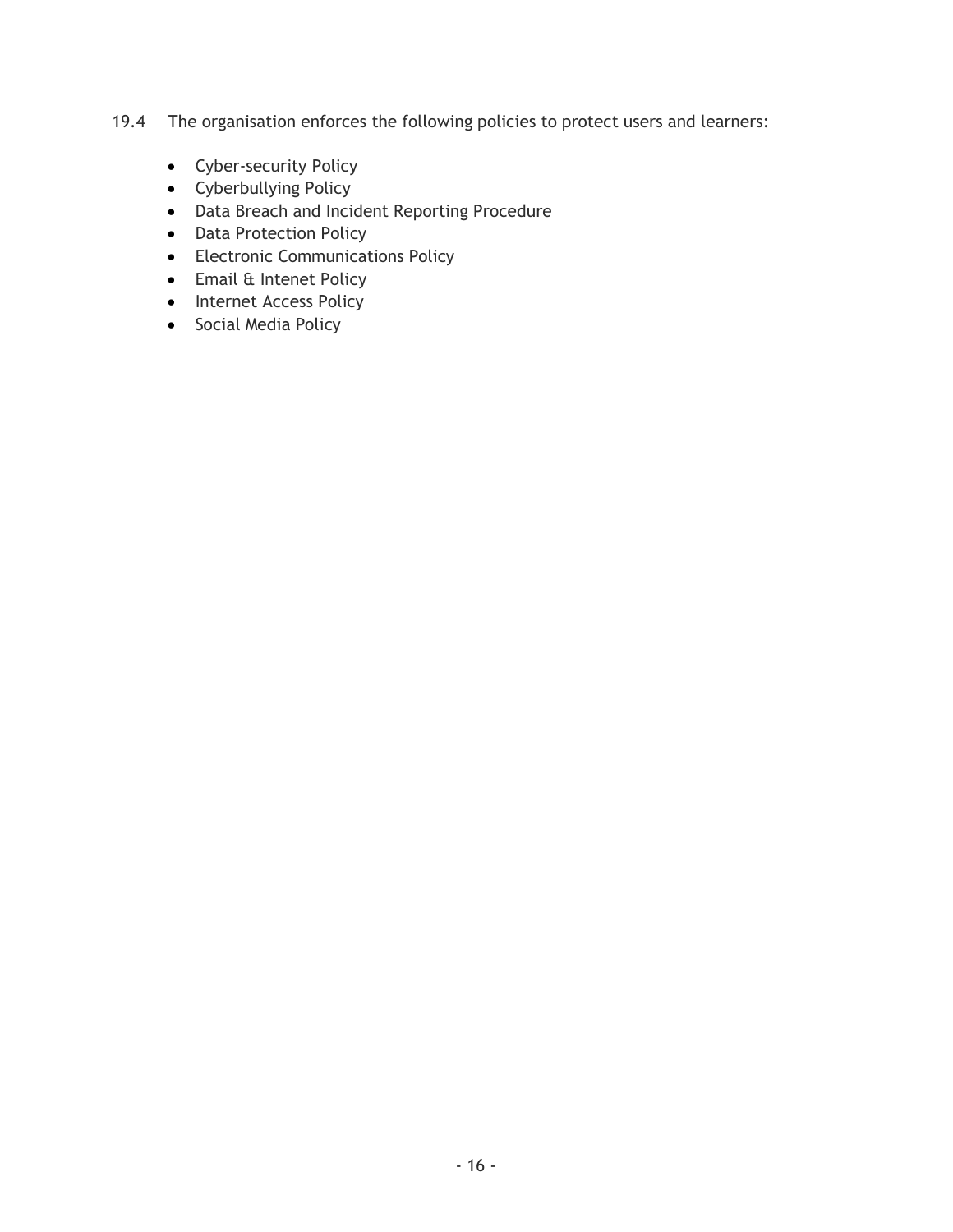# Appendix 1

Procedures for reporting cases of suspicion of abuse.

# **1. THE DUTY TO REPORT**

1.1 Apprenticeship Connect and all its members of staff have a legal duty to report cases of suspected abuse. If you, as a member of staff, have concerns that a person has been abused, you MUST report this.

### **2. WHAT TO DO IF YOU NOTICE ABUSE**

2.1 You may become aware of potential abuse in two main ways:

1. You may observe signs in a learner (or any person) that lead you to suspect that they have been physically, emotionally or sexually abused, suffered severe neglect, are becoming radicalised; or in addition in the case of a vulnerable adult, that they may be experiencing financial, discriminatory or institutional abuse.

2. The learners (or any person) themselves may disclose to you that they have been abused.

2.2 The tables below give examples that may indicate that an individual is being abused. In addition to these, a person may be being abused by virtue of their race, gender, age, disability, sexual orientation or marital status protected characteristics) which would indicate discriminatory abuse. Similarly, any examples listed may be an indication of institutional abuse if the individual receives organised care.

#### **a. Possible signs of physical abuse include:**

- Unexplained injuries or burns, particularly if they are recurrent
- Over compliant behaviour with a 'watchful' attitude
- Refusal to discuss injuries
- Fear of medical help
- Improbable explanations for injuries
- Running away
- Untreated injuries or lingering illnesses not attended to
- Significant changes in behaviour without explanation
- Admission of punishment which appears excessive
- Unexplained patterns of absence may serve to hide a physical injury
- Shrinking from physical contact
- Deterioration of work
- Fear of undressing
- Fear of returning home or of parents being contacted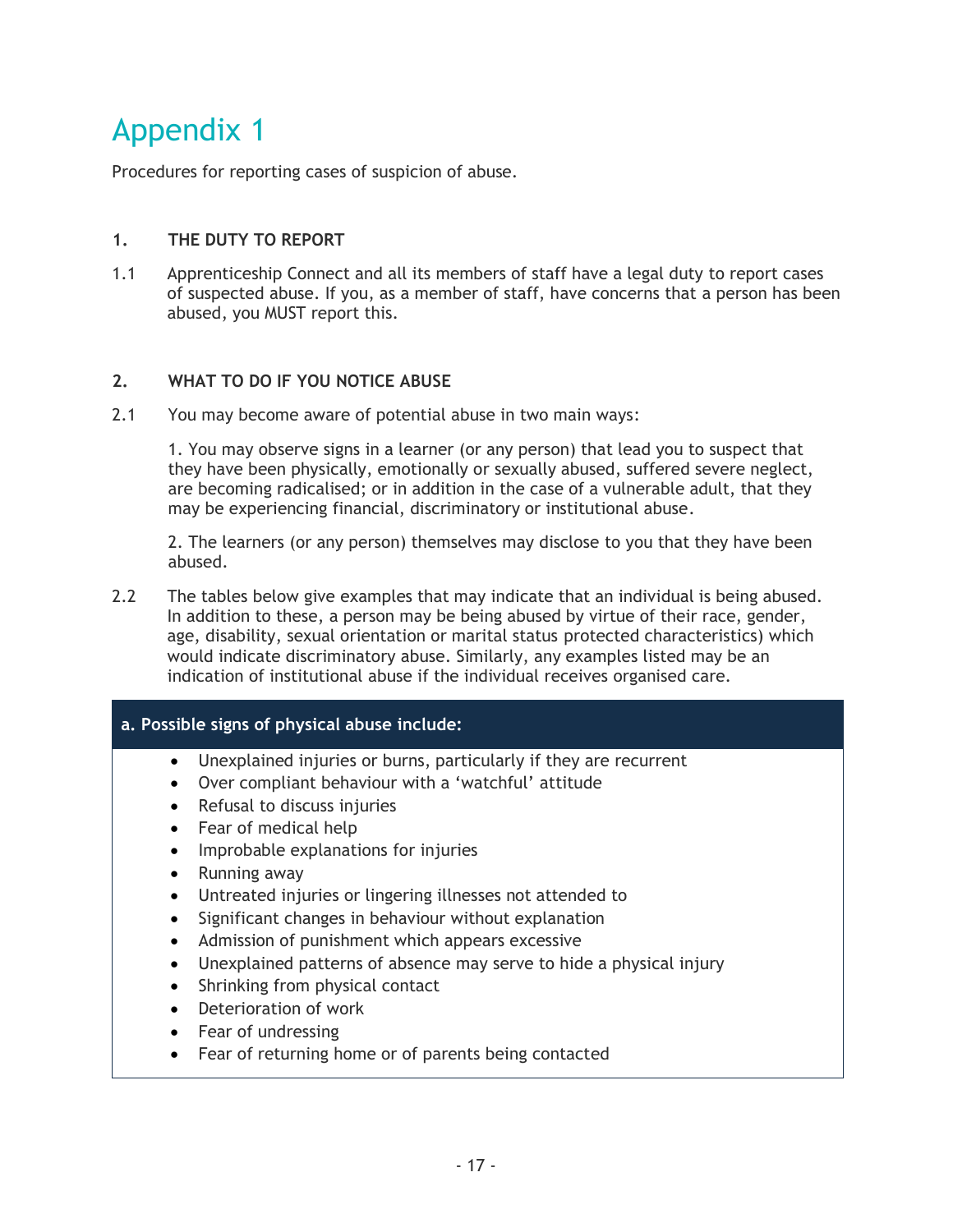# **b. Possible signs of psychological/emotional abuse include**

- Continual self-deprecation
- 'Neurotic' behaviour
- Fear of new situations
- Air of detachment
- Inappropriate emotional responses to painful situations
- Social isolation
- Self-harming or mutilation
- Eating problems—including overeating or lack of appetite
- Compulsive stealing/scrounging
- Depression/withdrawal
- Drug/solvent abuse

# **c. Possible signs of sexual abuse include:**

- Bruises, scratches, burns or bite marks on the body
- Promiscuity, prostitution, provocative sexual behaviour
- Scratches, abrasions or persistent infection in the anal or genital regions
- Self-injury, self-destructive behaviour, suicide attempts
- Sexual awareness inappropriate for the person's age
- Pregnancy particularly in the case of young people
- Frequent public masturbation
- Recoiling from physical contact
- Attempts to teach others about sexual activity
- Eating disorders
- Refusal to stay with certain people or go to certain places
- Tiredness, lethargy, listlessness
- Withdrawal from friends
- Genital discharge, irritation
- Aggressiveness, anger, anxiety and tearfulness
- Unexplained gifts of money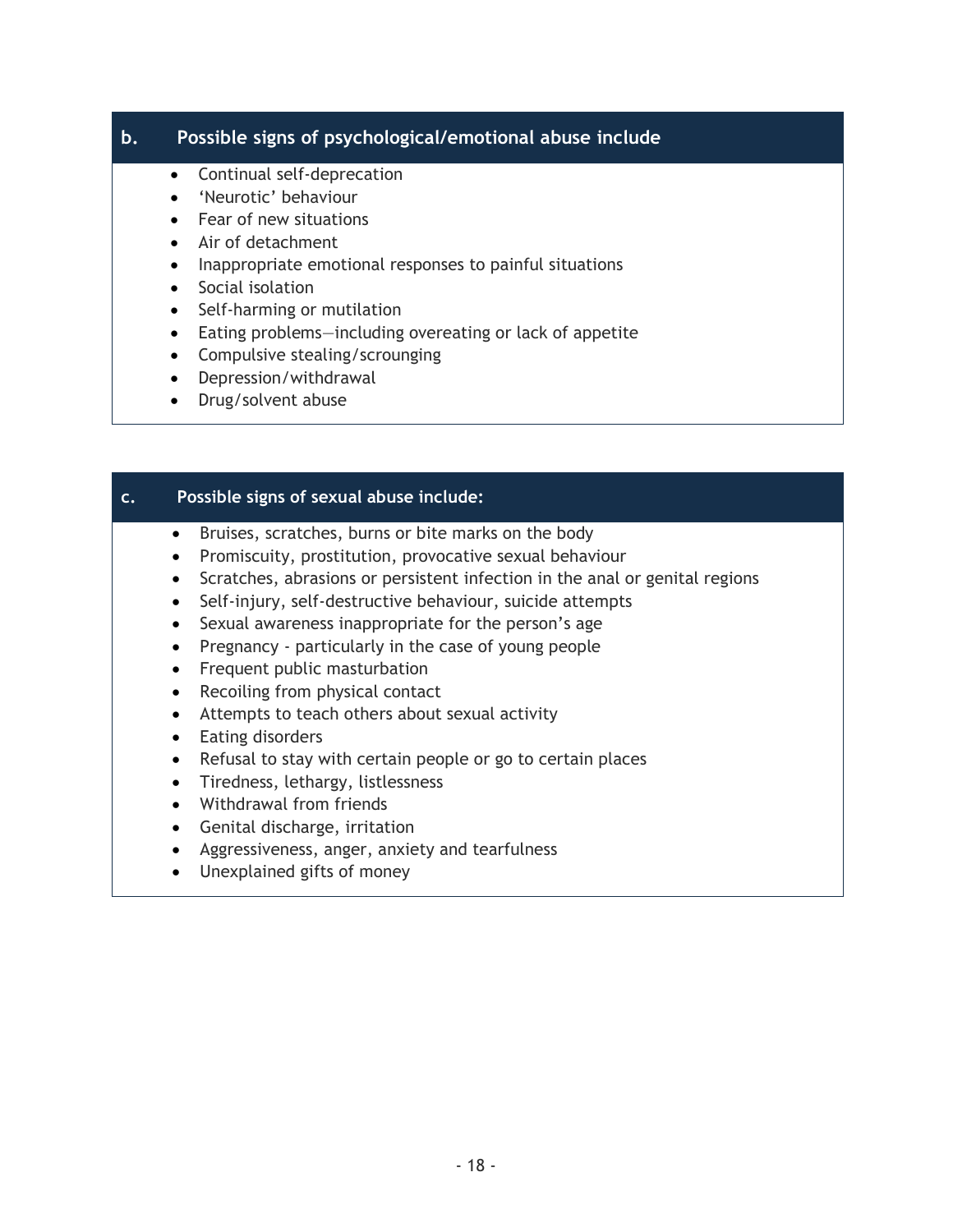# **d. Possible signs of neglect include:**

- Constant hunger
- Low self-esteem
- Poor personal hygiene
- Poor social relationships
- Inappropriate clothing
- Compulsive stealing or scrounging
- Frequent lateness or non-attendance for a teaching session
- Constant tiredness
- Untreated medical problems

### **e. Possible signs of financial abuse include**

- Loss of jewellery and personal property
- Lack of money to purchase basic items
- A bill not being paid when money is entrusted to a third person
- Misuse of benefits
- Unexplained withdrawal of cash
- Inadequate clothing
- Over-protection of money or property
- Theft of property
- Loss of money from a wallet or purse

# **f. Possible signs of radicalisation include:**

- The individual's views become increasingly extreme regarding another section of society or government policy
- The individual is observed downloading, viewing or sharing extremist propaganda from the web
- The individual becomes increasingly intolerant of more moderate views
- The individual becomes withdrawn and focused on one ideology
- The individual expresses a desire/intent to take part in or support extremist activity
- The individual may change their appearance, their health may suffer (including mental health) and they may become isolated from family, friends, peers or social groups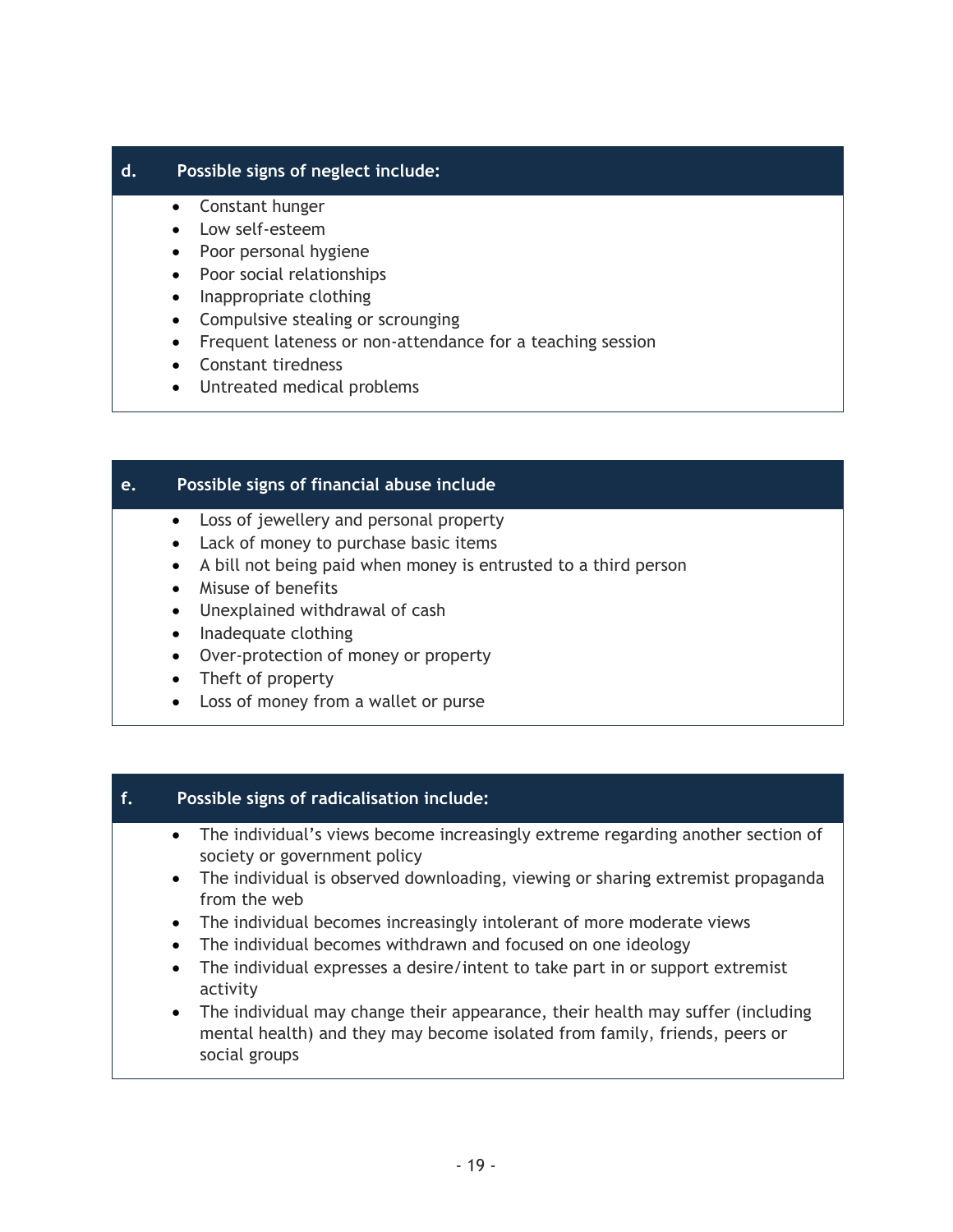2.3 If a learner discloses to you that they (or indeed another person) have been, or are being abused/radicalised -

**DO**

- Listen very carefully to what they tell you
- Take what is said seriously and accept what you are told
- Stay calm and reassure the learner that they have done the right thing by talking to you
- Write down as soon as you can exactly what you have been told
- Tell them that you must pass this information on but only to those that need to be told. Tell them to whom you will report the matter

### **DO NOT**

- Panic
- Promise to keep things secret. You must refer a child or vulnerable adult who is at risk
- Lie or say that everything will be fine now that they have told you
- Criticise the abuser, especially if it as a parent or carer
- Ask lots of detailed questions. Instead, ask open questions such as 'anything else to tell me?'
- Press for answers that the learner is unwilling to give
- The person to whom the disclosure is made mustn't investigate or question the person concerned except to clarify what they have heard. This is particularly important in cases of sexual abuse.
- 2.4 It is very important to record, as accurately as possible, what was said to you when you received the disclosure of abuse. All written records should be handled confidentially.
- 2.5 If a child or vulnerable adult discloses to you that they or another have been abused/radicalised, or if you suspect from what you observe that they are being abused, YOU MUST REPORT THIS to the designated safeguarding lead or in their absence the deputy safeguarding lead.
- 2.6 If a disclosure/concern involves a member of Apprenticeship Connect staff, you must contact and report it to the designated Safeguarding Lead.
- 2.7 If for any reason you are unable to contact a member of the designated team and the matter is urgent, then contact the local authority or the Police directly and report the matter to the designated safeguarding lead at the next available opportunity.
- 2.8 In all cases, if you are concerned, the rule is to pass this on quickly and to seek help and further support rather than to worry alone or do nothing.

# **3. Referral and Case Management**

**3.1 Procedure**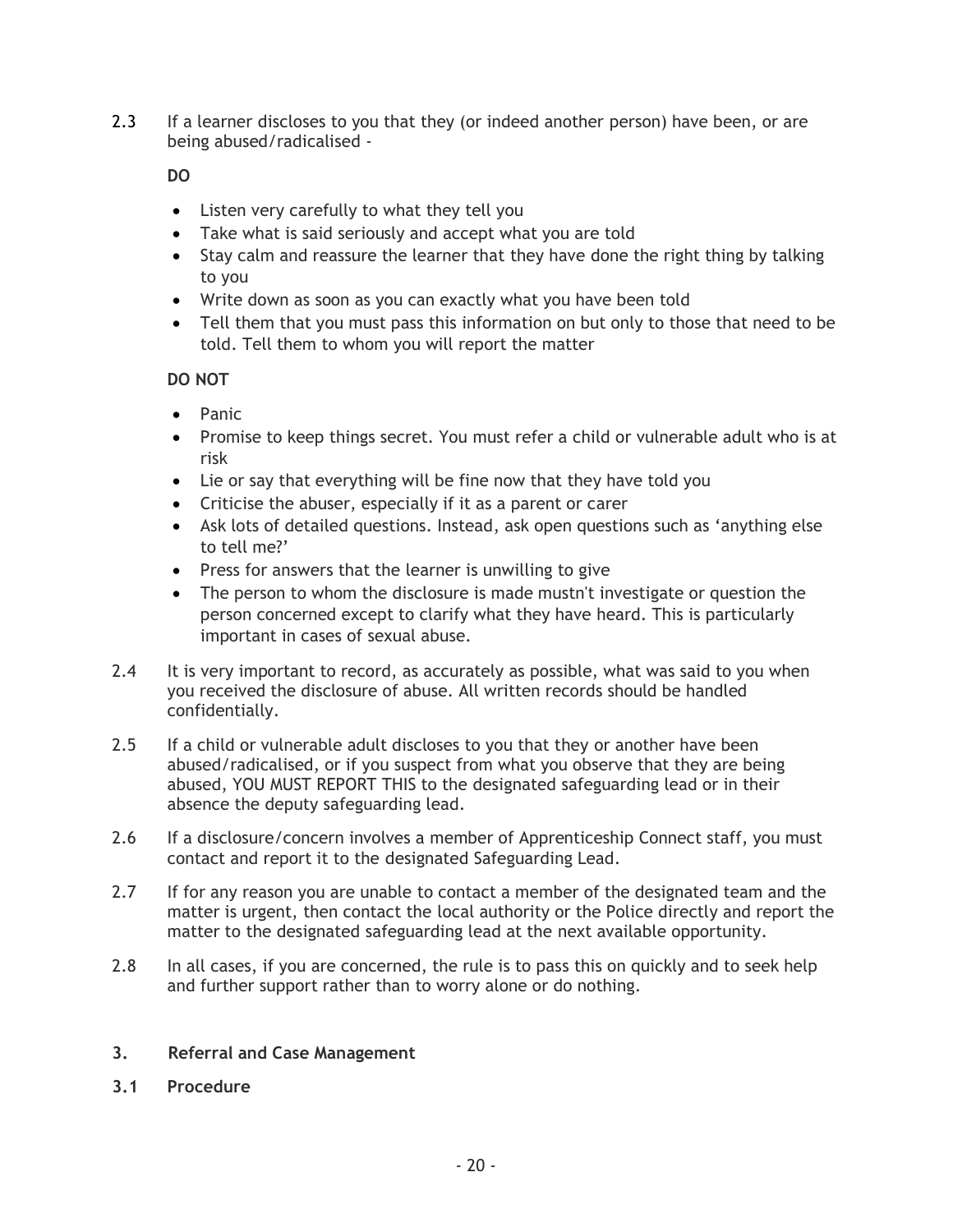# **1. Referral**

A referral can be made by any individual including:

- The person that is at risk, or has been abused or harmed
- The person that abused, harmed or put another person at risk
- A member of the Apprenticeship Connect staff
- A visitor
- A parent
- A contact at an employer
- An external agency
- A partner

A referral will normally be made via telephone to the designated safeguarding lead. However, all safeguarding referrals must be followed up by using the Safeguarding Reporting Form, a confidential ticket system in the intranet MyAC. If a referral is made by a person that doesn't have access to the intranet, the designated safeguarding person will record the report. The designated safeguarding lead may select another member of the team to be responsible for the case.

# **2. Investigation**

The designated safeguarding person will investigate the report thoroughly.

# **3. Referral**

The designated safeguarding lead will take the appropriate action based on the investigation which may include referral to an external agency such as the local authority or the Police.

When a member of staff refers a case of suspected abuse to a member of the designated safeguarding team, the designated person decides whether or not the situation should be referred to the local authority, the Police or Channel, or whether some other course of action is more appropriate. In deciding what action to take the member of the designated team may take advice from Apprenticeship Connect's contacts at the local authority. If they consider that abuse/harm/radicalisation has taken place, or that a child or vulnerable adult is at risk of abuse/harm/radicalisation, they will formally notify the local authority, the Police or Channel about this.

At this point, the local authority takes over responsibility for the issue. If they decide that there are serious concerns, they will initiate a formal assessment and, where circumstances warrant it, involve the Police.

Involvement in cases of suspected abuse/radicalisation can be personally disturbing and distressing. Although the individuals involved in taking the disclosure may feel a need to talk about it with someone (a colleague, a friend or a partner) they should avoid this to respect the confidentiality of the child or vulnerable adult concerned. If a member of staff feels that they need to talk to someone, they should contact their line manager.

Disclosure of, or being the subject of, abuse is a very difficult and distressing time for the child or vulnerable adult, who needs to be offered continued support by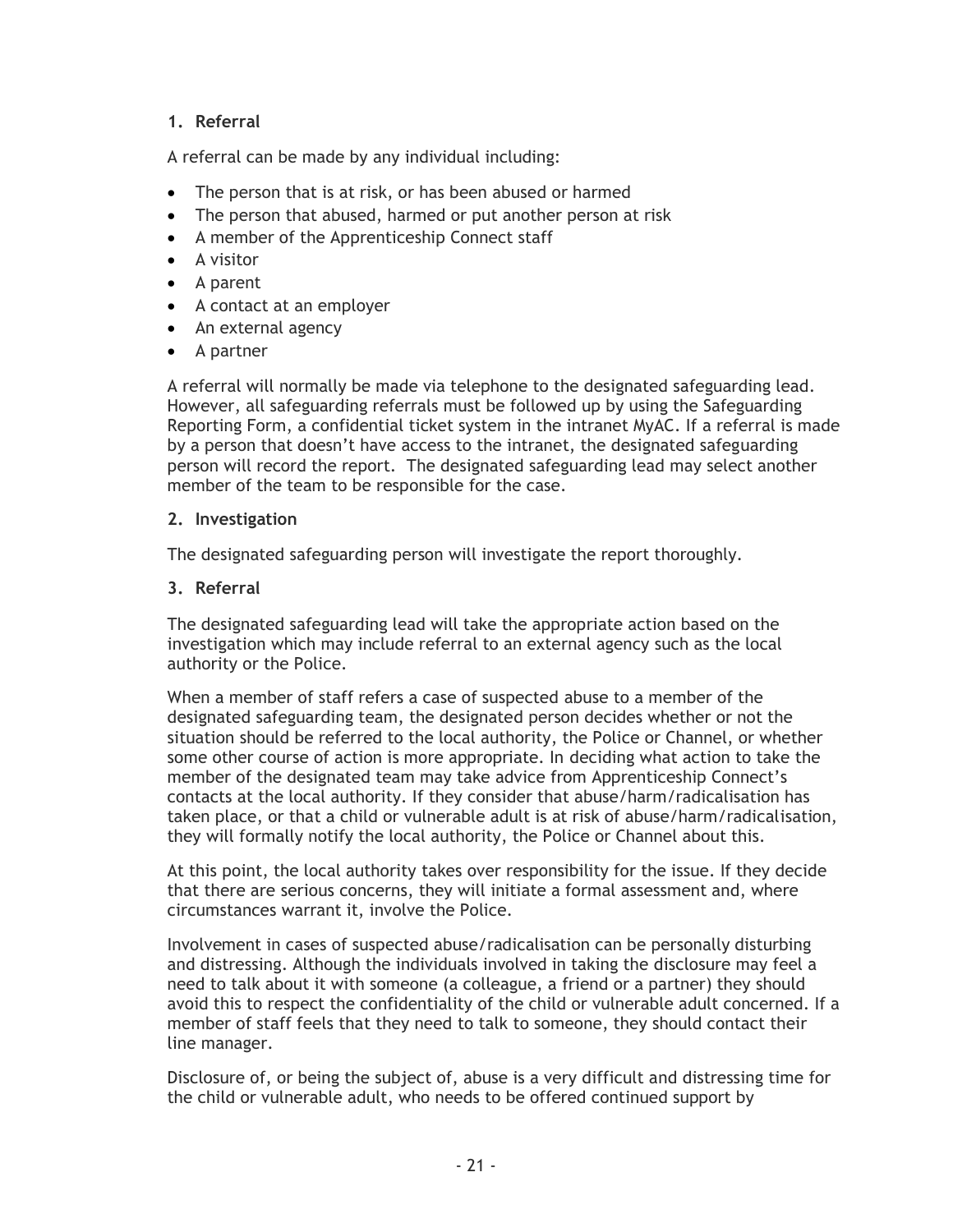Apprenticeship Connect. The child or vulnerable adult should be made aware of the support available to them and helped to initiate contact with this support if so desired.

### **4. Actions**

The designated person will carry out and advise of the actions to take by all relevant persons and/or follow the instructions of the local authority Policy or Channel.

# **5. Case management**

The designated person will keep comprehensive records of all communication, action and records relating to the case and determine the duration of ongoing monitoring and action plans based on the individual circumstance.

A confidential record will be kept of all cases referred to the designated safeguarding team, including details of cases referred to the local authority, the Police, Channel or other services. These written records will be kept securely, with any paper information held securely by the designated safeguarding lead.

### **6. Closure of safeguarding cases**

Safeguarding cases will remain open until the designated person is satisfied that the individual is no longer at risk or vulnerable. The organisation will retain records of all safeguarding cases.

#### **Policy Review**

The organisation will review this policy at least annually or sooner if required.

#### **Related Policies**

- Prevent Policy
- Safer Recruitment Policy
- Disclosure and Barring Service (DBS) Policy
- Whistleblowing Policy
- Cyber-security Policy
- Cyberbullying Policy
- Data Breach and Incident Reporting Procedure
- Data Protection Policy
- Electronic Communications Policy
- Email & Intenet Policy
- Internet Access Policy
- Social Media Policy
- External Speaker Policy

**Contact Us**